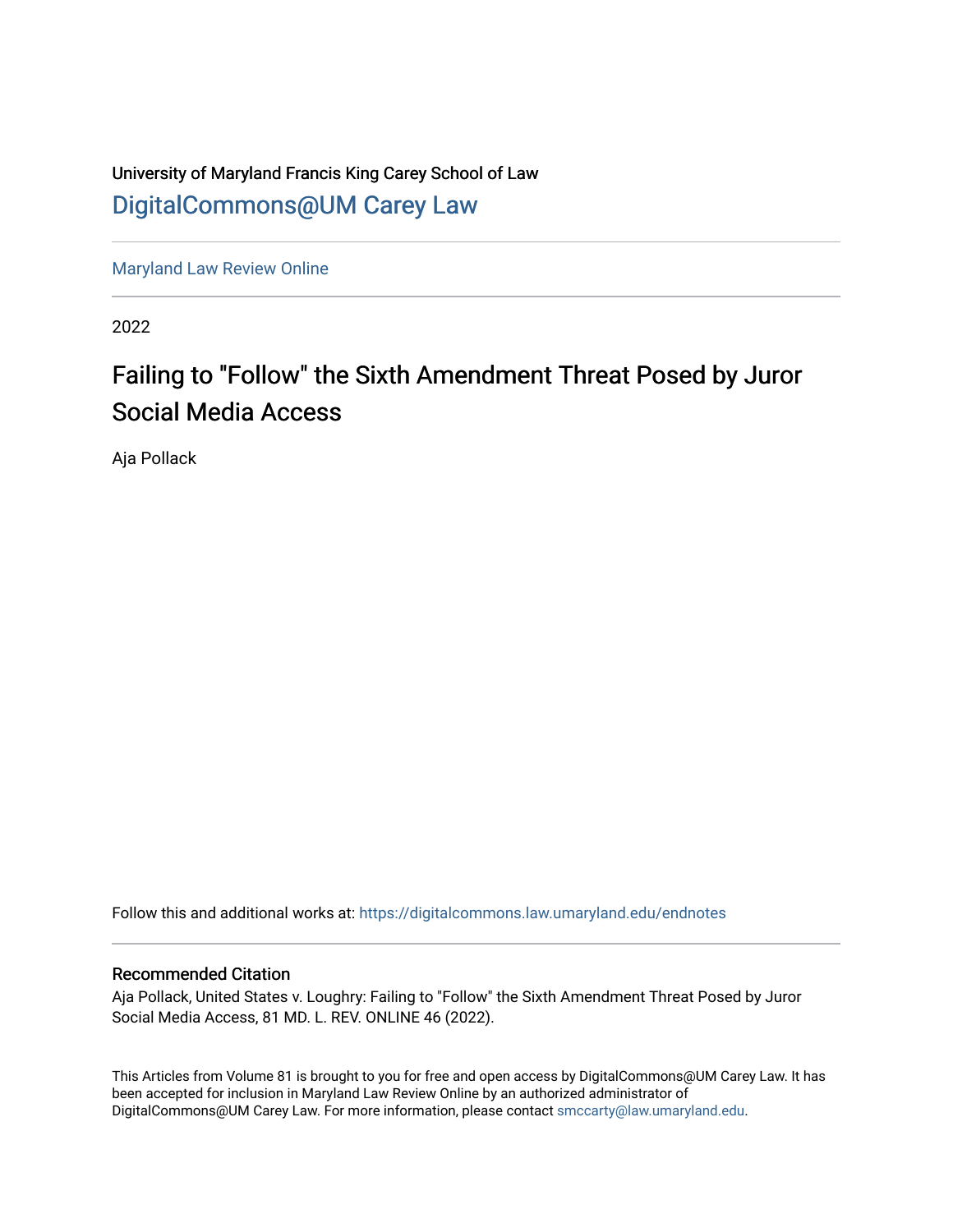## **NOTE**

## **UNITED STATES V. LOUGHRY: FAILING TO "FOLLOW" THE SIXTH AMENDMENT THREAT POSED BY JUROR SOCIAL MEDIA ACCESS**

## AJA POLLACK\*

In *United States v. Loughry*,<sup>1</sup> the Fourth Circuit wrestled with whether the district court abused its discretion in denying former West Virginia Justice Allen Loughry a *Remmer* hearing<sup>2</sup> after one of the jurors in his federal criminal trial accessed her Twitter account during trial.<sup>3</sup> Although the juror in question was "following" two journalists who were actively reporting on the trial, because she had not "liked" or "retweeted" any relevant tweets, the court affirmed the decision of the district court, holding that any potentially prejudicial extrinsic contact was too speculative to necessitate a hearing.<sup>4</sup> Juror social media access constitutes a threat to Sixth Amendment rights<sup>5</sup>

1. 983 F.3d 698 (4th Cir. 2020), *aff'd on reh'g en banc*, 996 F.3d 729 (4th Cir. 2021), *cert. denied*, 142 S. Ct. 897 (2022).

2. A *Remmer* hearing, derived from Remmer v. United States, 347 U.S. 227 (1954), is a hearing to determine whether a juror has been unfairly influenced by extrajudicial contact or communications during a trial.

5*. See infra* Section IV.A.

<sup>© 2022</sup> Aja Pollack.

<sup>\*</sup> J.D. Candidate, 2023, University of Maryland Francis King Carey School of Law. This Note is dedicated to Professor Kathryn Frey-Balter, whose support and mentorship throughout law school have meant more to the author than she can express. The author wishes to thank the staff of the *Maryland Law Review* for their patience, diligence, and thoughtful commentary; in particular, the author thanks Nancy Dordal, Robyn Lessans, Christine Parola, and Monica Garcia Montes. Nancy Dordal, especially, provided invaluable guidance, the least of which was ensuring the author could spell "TikTok." The author also wishes to thank her husband, Joshua Swetz, for his support, encouragement, and attention to detail in "auditing" every draft of every paper she produces, this Note included.

<sup>3</sup>*. Loughry*, 983 F.3d at 700.

<sup>4</sup>*. Id.* at 712. "Following" someone on Twitter refers to clicking "Follow" on that person's Twitter feed and subscribing to that person's posted content. When someone follows someone else on Twitter, the followed person's posted content appears automatically on the follower's home feed. "Following" people on Twitter, then, is primarily a means of curating the content someone wishes to see when he or she logs in to the platform; an individual can follow, and thus see, another individual's posted content on Twitter even if he or she never chooses to directly interact with that user's content. "Liking" a tweet, conversely, refers to directly interacting with another user's post by clicking the "Like" button. Similarly, "Retweeting" refers to directly interacting with another user's post by clicking the "Retweet" button to display the other user's post on one's own Twitter feed. See *New User FAQ*, TWITTER, https://help.twitter.com/en/resources/new-user-faq (last visited Mar. 24, 2022) for more detailed explanations of these terms.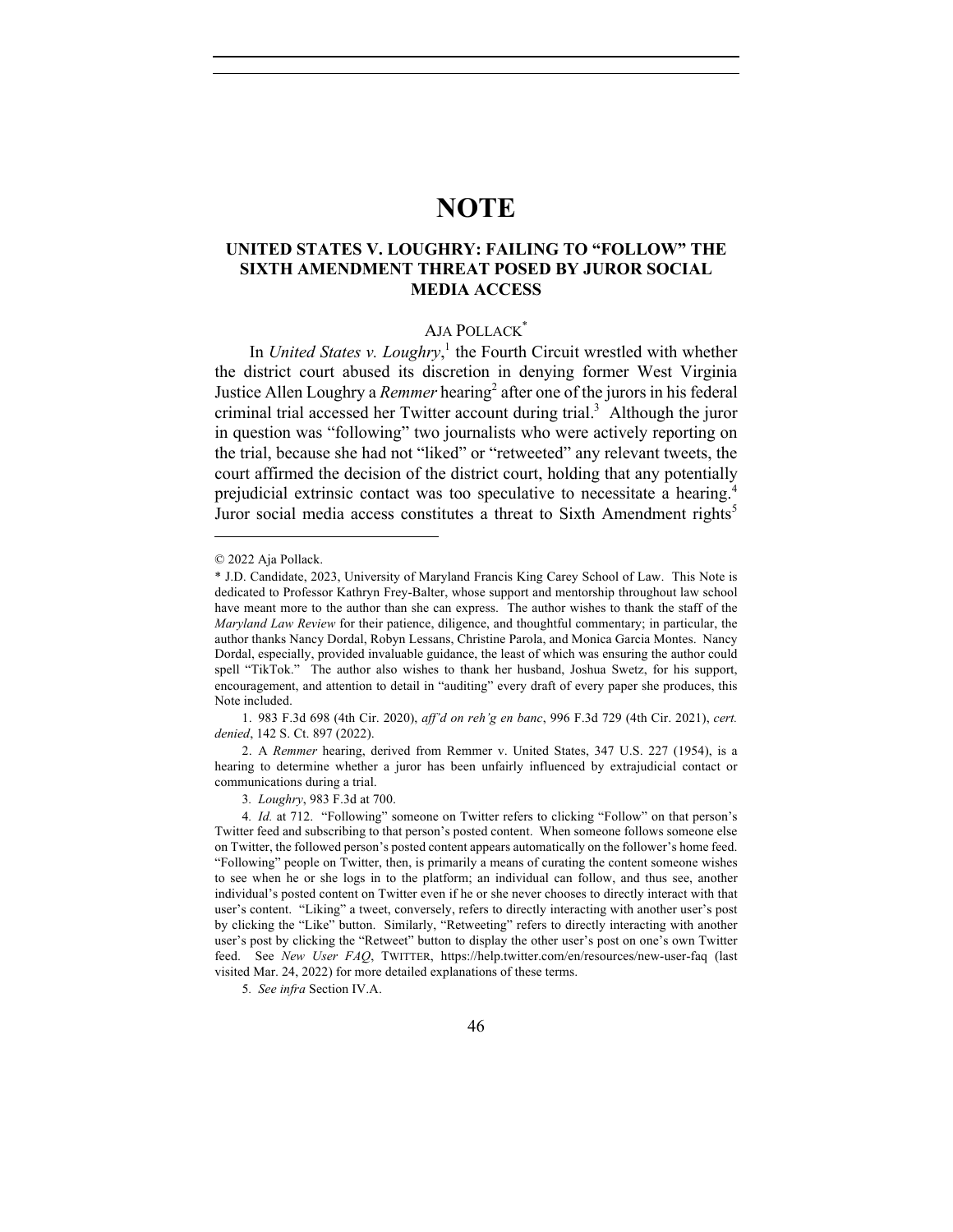that, thus far, courts have struggled to adequately address.<sup>6</sup> In *Loughry*, the Fourth Circuit succumbed to these struggles, relying on a profound misunderstanding of how modern social media platforms function.<sup>7</sup> In doing so, it set a higher threshold inquiry for *Remmer* hearings than dictated by its own precedent $\delta$  and joined the ranks of sister circuits whose similarly heightened *Remmer* inquiries pose an imminent threat to Sixth Amendment rights.<sup>9</sup> Given the ubiquitous nature of social media and the fact that it is increasingly difficult for jurors to avoid contact with potentially prejudicial information, the court should, instead, have adhered to the minimal threshold inquiry established by *Remmer v. United States*<sup>10</sup> and reversed the decision of the lower court. $^{11}$ 

#### I. THE CASE

In October 2017, the Charleston, West Virginia news media began to investigate suspect purchases by several justices of the West Virginia Supreme Court of Appeals, including then-Chief Justice Allen H. Loughry II.<sup>12</sup> This coverage and the subsequent federal investigation produced evidence that Loughry had used state vehicles and other funds for personal use<sup>13</sup> and had, furthermore, obstructed justice during the investigation itself.<sup>14</sup> By June 2018, Loughry and several of his fellow justices faced both extensive criminal charges and independent impeachment proceedings.<sup>15</sup>

Loughry's criminal trial commenced in October 2018 and lasted six days.16 Following two days of deliberation, a jury found him guilty of one count of mail fraud, seven counts of wire fraud, one count of witness tampering, and two counts of making false statements to a federal agent.<sup>17</sup> Shortly after the jury returned this verdict, Loughry's counsel was approached on the street outside of the courthouse by a concerned individual

12. United States v. Loughry, 983 F.3d 698, 701 (4th Cir. 2020), *aff'd on reh'g en banc*, 996 F.3d 729 (4th Cir. 2021), *cert. denied*, 142 S. Ct. 897 (2022).

13. Most notably, Loughry was found to have removed a historical desk—the "Cass Gilbert desk"—from the courthouse and placed it in his private home. *Id.*

<sup>6</sup>*. See infra* Section IV.B.

<sup>7</sup>*. See infra* Section IV.C.

<sup>8</sup>*. See infra* Section IV.D.

<sup>9</sup>*. See infra* Section IV.E.

<sup>10.</sup> 347 U.S. 227 (1954).

<sup>11</sup>*. See infra* Section IV.F.

<sup>14</sup>*. Id.*

<sup>15</sup>*. Id.*

<sup>16</sup>*. Id.* at 702.

<sup>17</sup>*. Id.* Loughry was also acquitted of several counts, one of which was mail fraud in connection with his removal of the Cass Gilbert desk from his office. *Id.*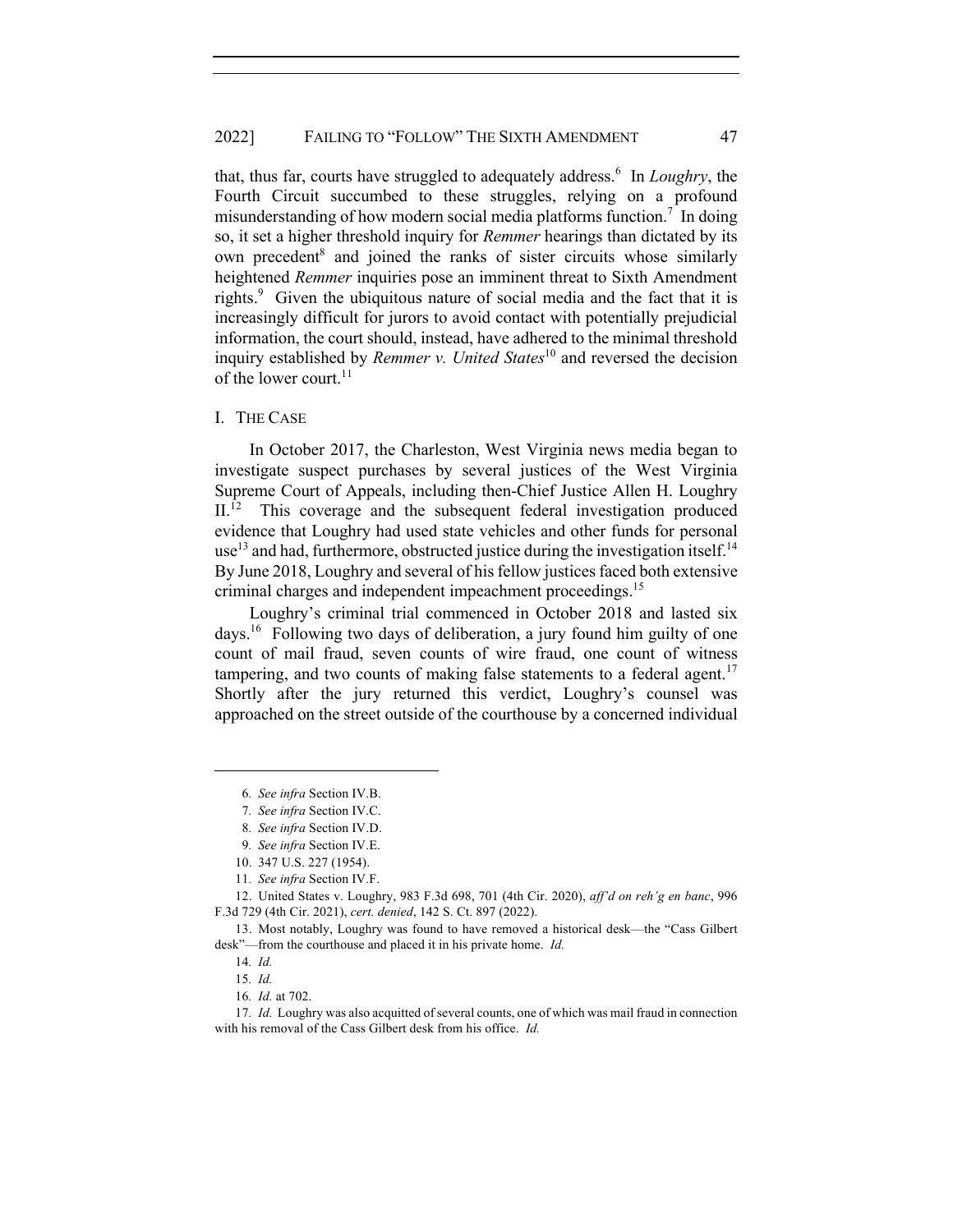who advised him to investigate the Twitter activity of a certain juror—Juror  $A.^{18}$ 

A subsequent investigation into Juror A's Twitter account revealed that in the four months preceding the trial, she had "liked" or "retweeted" four tweets that criticized the relevant conduct of the West Virginia Supreme Court justices.19 Furthermore, it was clear she had accessed Twitter on at least two days during the trial itself.<sup>20</sup> Although on those occasions, she interacted solely with content related to football, Loughry's counsel discovered Juror A was actively "following" two journalists who had been reporting on the trial and, thus, could have seen their posted content on her home feed during that time frame. $21$ 

Based on this Twitter activity, Loughry filed a motion for a new trial, or, alternatively, for an evidentiary hearing.<sup>22</sup> He alleged that the tweets "liked" prior to trial evidenced Juror A's bias against him and, also, that she had engaged in misconduct by accessing her Twitter account at all while serving on the jury. $23$ 

The District Court for the Southern District of West Virginia denied this motion, turning Loughry's attention back to the events of voir dire.<sup>24</sup> During that process, Juror A answered "yes" when asked if she had knowledge of the impeachment proceedings against Loughry but "no" when asked if she had knowledge "of this case."25 When asked if she could set any prior knowledge aside if asked to serve as a juror, she stated that she would be able to do so, and Loughry's counsel declined to question her further.<sup>26</sup> The district court found these responses indicative of a lack of bias, noting Juror A's knowledge of the impeachment proceedings may have overlapped with, but did not equate to, knowledge of the criminal proceedings.<sup>27</sup> The court noted, furthermore, that it had never asked jurors to refrain entirely from interacting

18*. Id.*

<sup>19</sup>*. Id.* at 702–03.

<sup>20</sup>*. Id.* at 703.

<sup>21</sup>*. Id.*

<sup>22</sup>*. Id.*

<sup>23</sup>*. Id.*

<sup>24.</sup> United States v. Loughry, No. 2:18-cr-00134, 2019 WL 177476 (S.D.W. Va. Jan. 11, 2019), *aff'd*, 983 F.3d 698 (4th Cir. 2020), *aff'd on reh'g en banc*, 996 F.3d 729 (4th Cir. 2021), *cert. denied*, 142 S. Ct. 897 (2022).

<sup>25</sup>*. Loughry*, 983 F.3d at 701–02.

<sup>26</sup>*. Id.*

<sup>27</sup>*. Id.* at 703. The court noted, furthermore, that this overlap related primarily to the removal of the Cass Gilbert Desk; as Loughry had been acquitted of that charge, it seemed unlikely Juror A had been biased by her prior knowledge on that front. *Id.*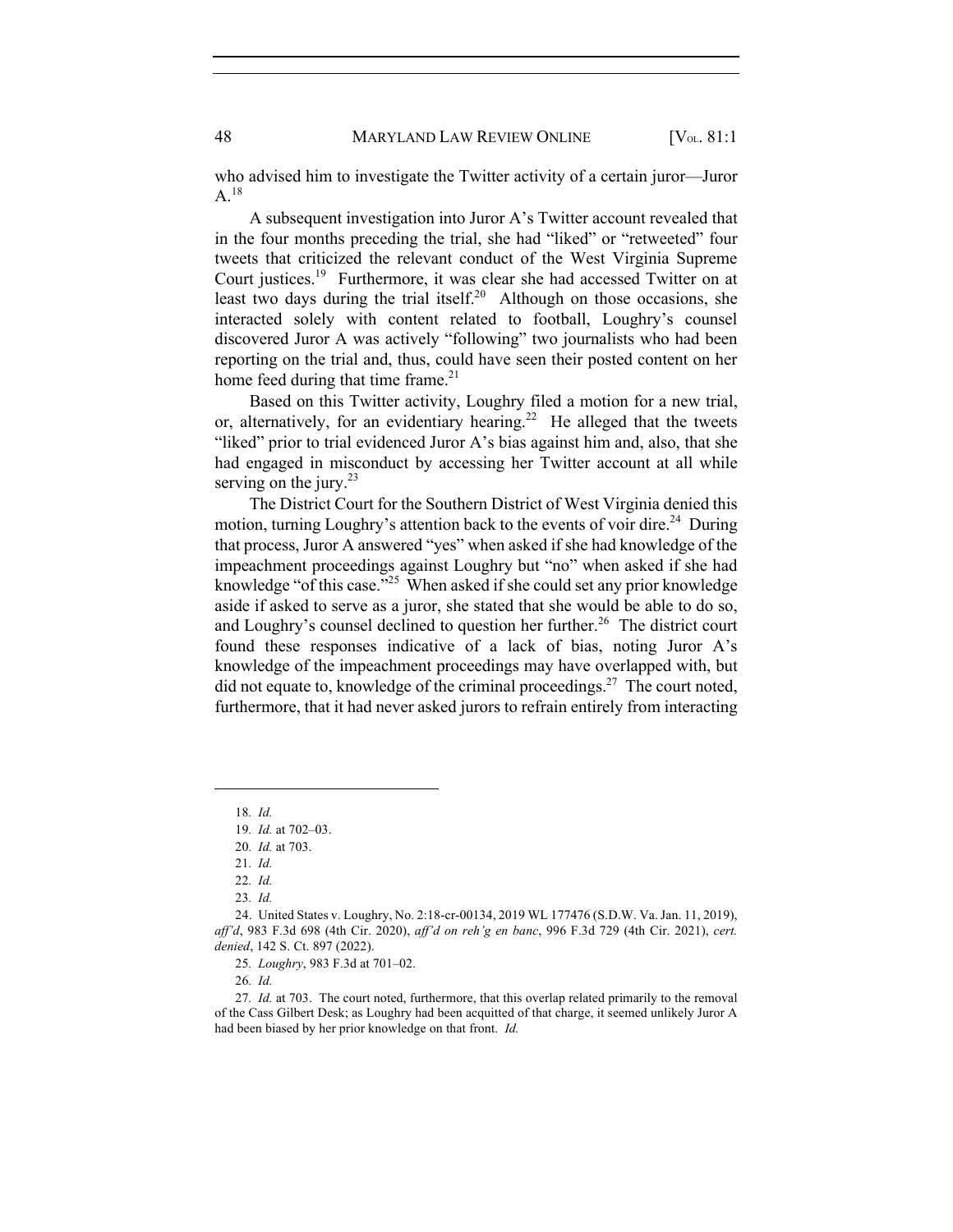with social media; it had only asked them to avoid information relevant to the case at hand. $28$ 

The court, having found not "even a threshold showing of juror misconduct," sentenced Loughry and entered judgment.<sup>29</sup> Loughry filed an appeal with the United States Court of Appeals for the Fourth Circuit, challenging solely the denial of the evidentiary hearing that would have allowed for investigation into the potential consequences of Juror A's Twitter use.<sup>30</sup>

#### II. LEGAL BACKGROUND

In *Remmer v. United States*, the Supreme Court established procedures for investigating potentially prejudicial extrinsic contact with jurors.<sup>31</sup> Section II.A discusses the constitutional justification for and origin of the *Remmer* doctrine. Section II.B discusses the evolution of that doctrine in response to *Smith v. Phillips*<sup>32</sup> and *United States v. Olano*<sup>33</sup> subsequent Supreme Court cases. Section II.C discusses the impact of this evolution on *Remmer* hearing inquiry in the Fourth Circuit. Section II.D surveys the circuits who adhere to modified forms of the *Remmer* doctrine in response to *Phillips* and *Olano*. Lastly, Section II.E surveys the circuits, like the Fourth, that disregard those decisions and adhere to the original *Remmer* holding.

#### *A. The Sixth Amendment and* Remmer v. United States

Concerns about juror access to extrinsic information are grounded in the Sixth Amendment, which guarantees criminal defendants "the right to a speedy and public trial, *by an impartial jury*."34 United States Supreme Court decisions have long reflected the importance of these Sixth Amendment protections,<sup>35</sup> and, as early as 1892, the Court acknowledged the need for

<sup>28</sup>*. Id.* This approach is typical. *See infra* note 107. It fails to account, however, for the fact that any interaction with social media may inadvertently expose a juror to information relevant to the case at hand, especially in a high-profile case. *See infra* Section I.

<sup>29</sup>*. Id.* at 704.

<sup>30</sup>*. Id.* at 700.

<sup>31.</sup> Remmer v. United States, 347 U.S. 227, 229 (1954).

<sup>32.</sup> 455 U.S. 209 (1982).

<sup>33.</sup> 507 U.S. 725 (1993).

<sup>34.</sup> U.S. CONST. amend. VI (emphasis added). As of 1975, these concerns are further reflected in the Federal Rules of Evidence, which prohibit a juror from testifying regarding "any statement made or incident that occurred during . . . deliberations," unless "(A) *extraneous prejudicial information* was improperly brought to the jury's attention; [or] (B) an *outside influence* was improperly brought to bear on any juror." FED. R. EVID.  $606(b)(2)(A)$ –(B) (emphasis added).

<sup>35</sup>*. See, e.g.*, Patterson v. Colorado, 205 U.S. 454, 462 (1907) ("The theory of our system is that the conclusions to be reached in a case will be induced only by evidence and argument in open court, and not by any outside influence, whether of private talk or public print.").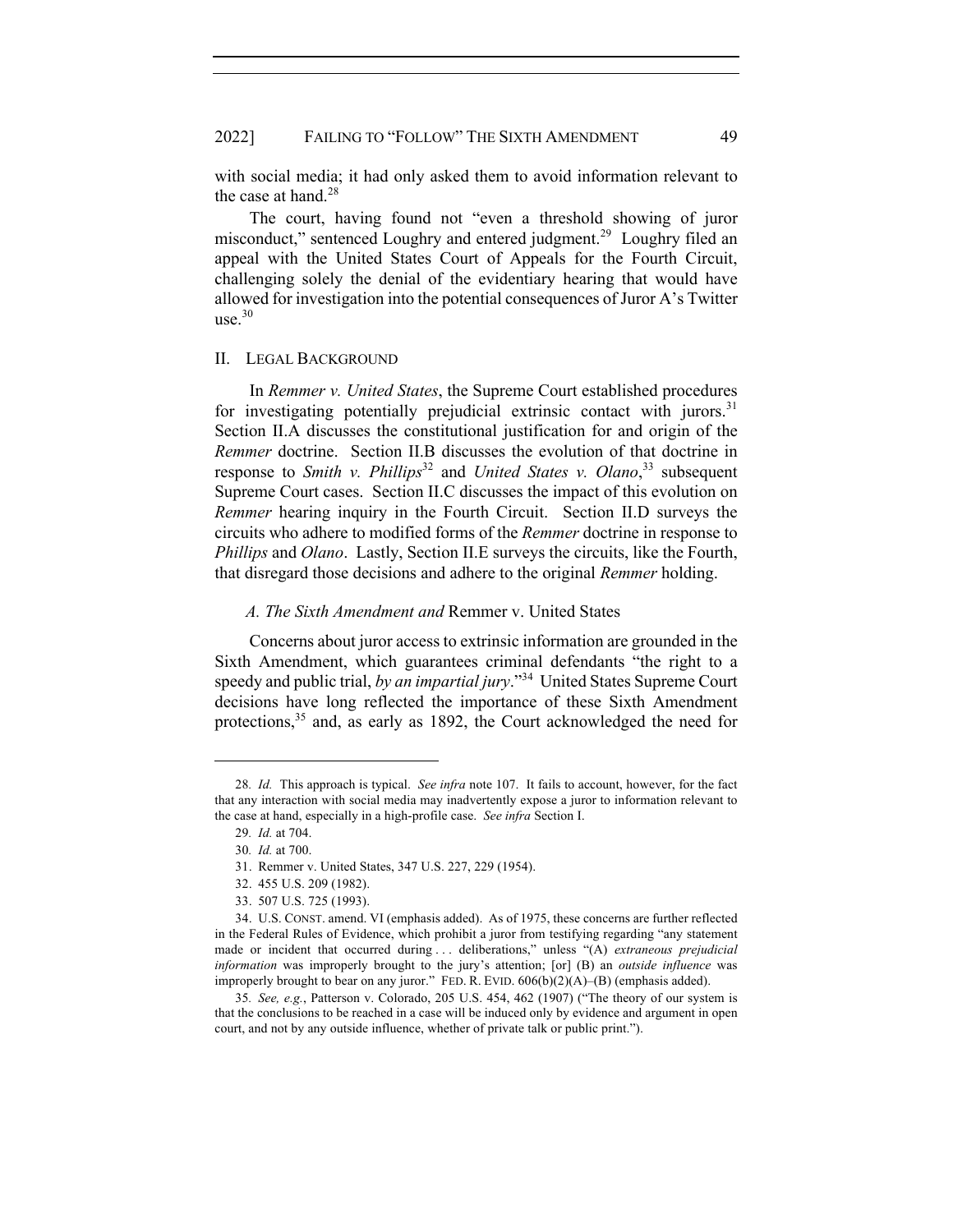procedural safeguards to prevent bias or partiality from impacting jury verdicts.<sup>36</sup> In 1954, perhaps as a result of the increasing ubiquity of the media in American homes, $37$  the Court more clearly defined these procedural protections.38 The Court held, in *Remmer v. United States*, that in a criminal case, "any private communication, contact, or tampering, directly or indirectly, with a juror during a trial about the matter pending before the jury [was] ... presumptively prejudicial."<sup>39</sup> This presumption was not conclusive, the Court clarified, "but the burden rest[ed] heavily upon the Government to establish," at a hearing attended by the defendant, that any extrinsic contact was, in fact, harmless.<sup>40</sup> If the government failed to establish harmlessness during this hearing, the Court continued, a defendant would be entitled to a new trial.<sup>41</sup>

#### *B. The Evolution of the Remmer Doctrine*

*Remmer*'s defendant-friendly holding has not been overturned by the Supreme Court.<sup>42</sup> The language employed by the Court in subsequent cases involving juror impartiality, however, led to questions regarding its proper application.43 *Smith v. Phillips* was the first of these cases. Although the Supreme Court in *Phillips* maintained that *Remmer* hearings were necessary to address occurrences involving juror bias,<sup>44</sup> its discussion of the applicable burden of proof deviated significantly from that in *Remmer*. A *Remmer*  hearing, the *Phillips* Court concluded, gave a *defendant* "the opportunity to prove actual bias."<sup>45</sup> This was a far cry from the language employed by the actual *Remmer* Court, which noted that the burden to prove *lack of bias* 

<sup>36</sup>*. See* Mattox v. United States, 146 U.S. 140, 149–50 (1892) (noting that any suspicion of juror interference creates a rebuttable presumption that a new trial is warranted).

<sup>37.</sup> In 1946, only six thousand television sets were in use in the United States. Mitchell Stephens, *History of Television*, GROLIER ENCYCLOPEDIA, https://stephens.hosting.nyu.edu/History%20of%20Television%20page.html (last visited Apr. 9, 2022). By 1951, that number had increased to twelve million, and, by 1955, half of all United States homes had a television set. *Id.*

<sup>38.</sup> Remmer v. United States, 347 U.S. 227, 229–30 (1954).

<sup>39</sup>*. Id.* at 229.

<sup>40</sup>*. Id.*

<sup>41</sup>*. Id.* at 230.

<sup>42.</sup> The *Loughry* Court, itself, relied on *Remmer*. *See* United States v. Loughry, 983 F.3d 698, 704–05 (4th Cir. 2020) (explaining the *Remmer* doctrine), *aff'd on reh'g en banc*, 996 F.3d 729 (4th Cir. 2021), *cert. denied*, 142 S. Ct. 897 (2022).

<sup>43</sup>*. See, e.g.*, United States v. Pennell, 737 F.2d 521, 532 (6th Cir. 1984) (questioning whether the Supreme Court had "so changed the rules relating to unauthorized communications with jurors that the presumptive prejudice standard as applied [by Sixth Circuit precedent] no longer govern[ed]").

<sup>44.</sup> Smith v. Phillips, 455 U.S. 209, 217 (1982) (noting judges must be "ever watchful to prevent prejudicial occurrences and to determine the effect of such occurrences when they happen"). 45*. Id.* at 215 (citing *Remmer*, 347 U.S. at 229).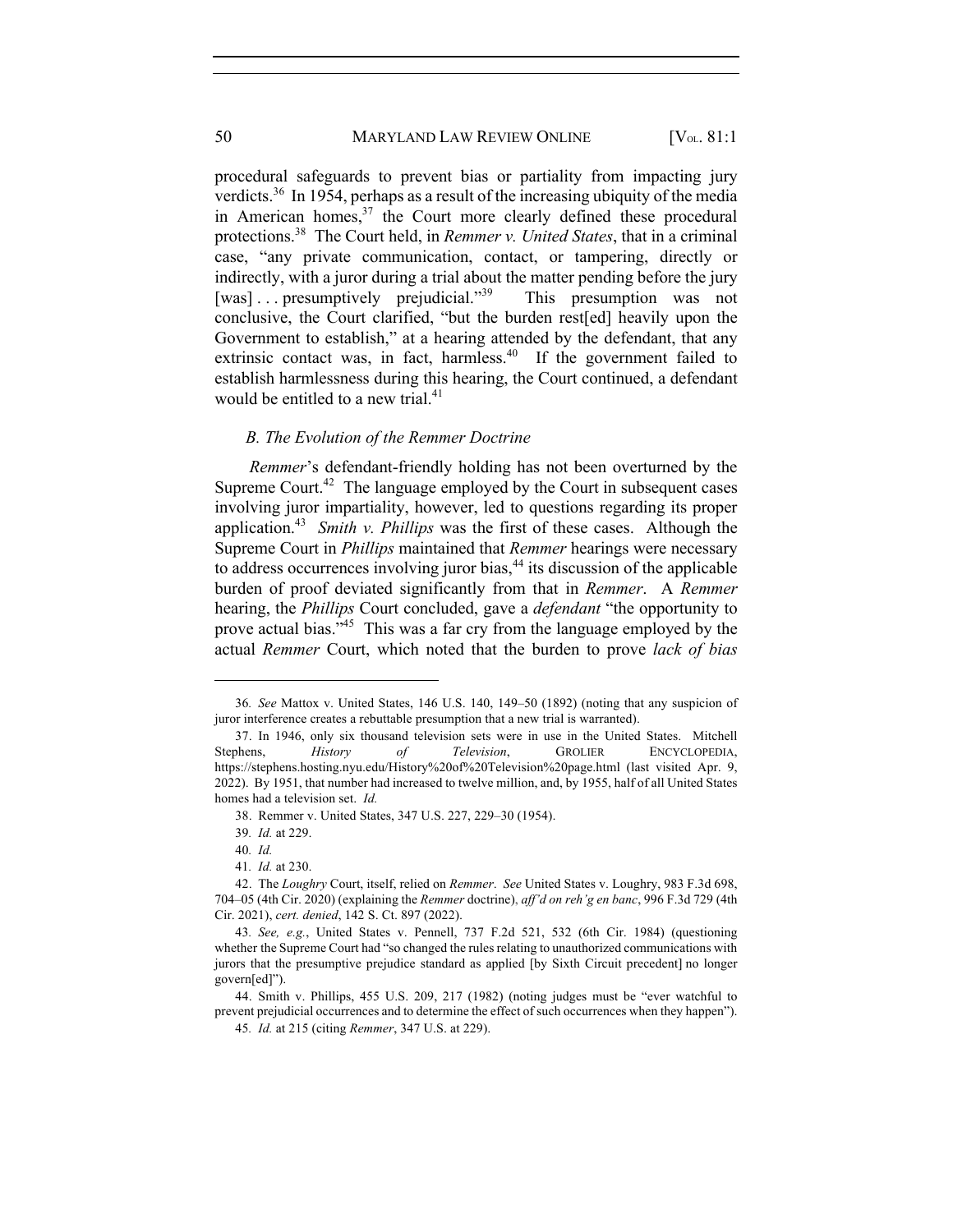"rest[ed] heavily upon the Government."46 Furthermore, the *Phillips* Court strongly implied that the occurrences necessitating *Remmer* hearings were no longer presumptively prejudicial, declining to automatically impute bias to a juror who applied for employment with the district attorney's office during the course of the trial. $47$ 

Roughly a decade later, the Supreme Court in *United States v. Olano*  came to similarly ambiguous conclusions in its discussion of *Remmer* hearings.<sup>48</sup> The Court noted that "[t]here may be cases where an intrusion should be presumed prejudicial," but the "ultimate inquiry" should be: "Did the intrusion affect the jury's deliberations and thereby its verdict?"49 Some courts viewed this language as having abrogated *Remmer*'s presumptive prejudice framework, absolving the government of its automatic burden to prove harmlessness absent some initial, threshold inquiry.<sup>50</sup>

## *C. The Remmer Doctrine in the Fourth Circuit: The "More Than Innocuous" Test*

The Fourth Circuit has, by and large, adhered to the provisions of the original *Remmer* holding. In *Stockton v. Virginia*, <sup>51</sup> the court addressed the assumption that the presumption of prejudice established by *Remmer* had been overturned by *Phillips*. <sup>52</sup>The court differentiated circumstances involving "extrajudicial communications" from those involving juror bias, concluding that *Phillips* only dealt with the latter.<sup>53</sup> Accordingly, it found that extrajudicial communication with a juror remained presumptively prejudicial.<sup>54</sup> The court affirmed, furthermore, that in cases involving such contact, "the government [bore] the burden of establishing the nonprejudicial character of [that] contact."55

Two decades later, in *United States v. Lawson*, <sup>56</sup> the court addressed the ambiguities presented by *Olano*. The court interpreted *Olano* as having

<sup>46</sup>*. Remmer*, 347 U.S. at 229.

<sup>47</sup>*. Phillips*, 455 U.S. at 215.

<sup>48.</sup> United States v. Olano, 507 U.S. 725, 739 (1993).

<sup>49</sup>*. Id.*

<sup>50</sup>*. See, e.g.*, United States v. Sylvester, 143 F.3d 923, 934 (5th Cir. 1998) ("[O]nly when the court determines that prejudice is likely should the government be required to prove its absence."); United States v. Williams-Davis, 90 F.3d 490, 497 (D.C. Cir. 1996) ("[T]he district court was correct . . . to inquire whether any particular intrusion showed enough of a 'likelihood of prejudice' to justify assigning the government a burden of proving harmlessness.").

<sup>51.</sup> 852 F.2d 740 (4th Cir. 1988).

<sup>52</sup>*. Id.* at 744.

<sup>53</sup>*. Id.*

<sup>54</sup>*. Id.*

<sup>55</sup>*. Id.* (citations omitted).

<sup>56.</sup> 677 F.3d 629 (4th Cir. 2012).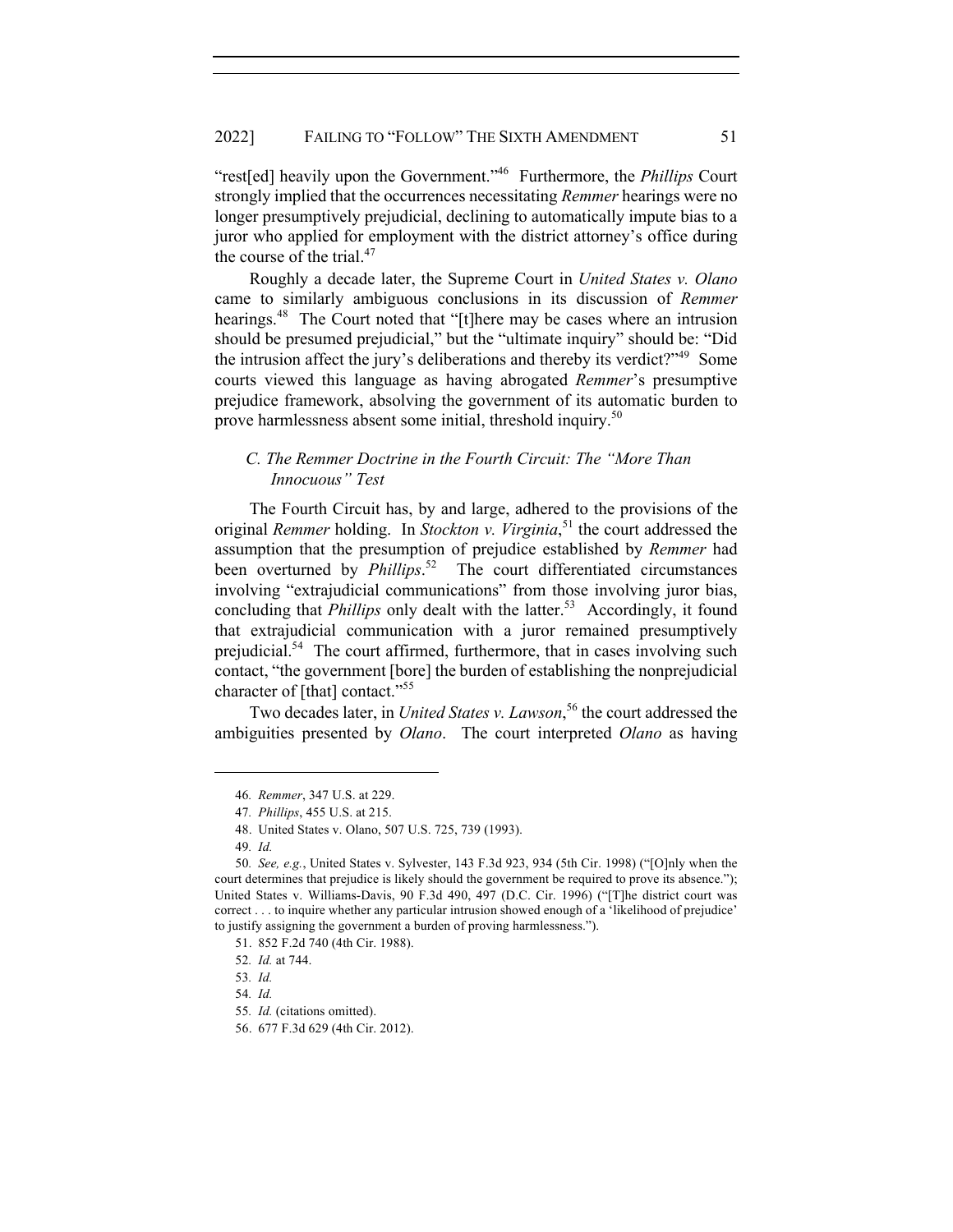merely held that inquiry during a *Remmer* hearing could be framed as either a "rebuttable presumption," as in *Remmer* itself, *or* as a more "specific analysis of the intrusion's effect on the verdict."57 The court did not find *Olano* to have dictated the latter.<sup>58</sup> The court noted, furthermore, that it had continued to apply the "*Remmer* presumption" long after the *Olano* decision.59 Accordingly, "the *Remmer* rebuttable presumption remain[ed] [a]live and well in the Fourth Circuit."<sup>60</sup>

The Fourth Circuit, then, has continued to assess allegations of extrajudicial influence by adhering to the two basic tenets of the original *Remmer* holding:<sup>61</sup> (1) external contact with a juror is presumptively prejudicial, and (2) a defendant who presents a credible allegation of such contact is entitled to an evidentiary hearing in which the government must rebut that presumption.<sup>62</sup>

In light of this adherence, the Fourth Circuit employs a three-part process in analyzing allegations of extrajudicial juror contact.<sup>63</sup> First, the party alleging improper contacts bears an initial burden of introducing evidence to show those "contacts were 'more than innocuous interventions.'"64 If this "minimal standard" is met, the *Remmer* presumption of prejudice is triggered, and a hearing is held.65 This hearing constitutes the second step.<sup>66</sup> The court then moves to the final step, where the burden shifts to the government, which must prove the contacts were harmless, or,

66*. Id.*

<sup>57</sup>*. Id.* at 642.

<sup>58</sup>*. Id.*

<sup>59</sup>*. Id. See, e.g.*, United States v. Cheek, 94 F.3d 136, 141 (4th Cir. 1996) (applying the *Remmer* presumption three years after *Olano*).

<sup>60</sup>*. Id.*

<sup>61</sup>*. See* Barnes v. Joyner, 751 F.3d 229, 250 (4th Cir. 2014) (noting the continuing importance of *Remmer* in explaining "that without a hearing, a criminal defendant is deprived of the opportunity to uncover facts that could prove a Sixth Amendment violation" (citing Remmer v. United States, 347 U.S. 227, 229 (1954))).

<sup>62</sup>*. Id.* at 242.

<sup>63</sup>*. Cheek*, 94 F.3d at 141.

<sup>64</sup>*. Id.* (quoting Haley v. Blue Ridge Transfer Co., 802 F.2d 1532, 1537 n.9 (4th Cir. 1986)). It should be noted that requiring this threshold inquiry departs somewhat from *Remmer*'s formula, which established that *any* extrinsic contact is presumptively prejudicial. *Remmer,* 347 U.S. at 229. The Fourth Circuit has reasoned, however, that an automatic presumption of prejudice may not be justified when a contact is so innocuous as to be an obvious non-issue. *Haley*, 802 F.2d at 1537 n.9. This initial inquiry is also expressed as follows: "A defendant seeking a *Remmer* hearing must present a 'credible allegation' that 'an unauthorized contact was made,' and that the contact 'was of such a character as to reasonably draw into question the integrity' of the trial proceedings, constituting 'more than an innocuous intervention.'" United States v. Johnson, 954 F.3d 174, 179 (4th Cir. 2020) (quoting Barnes v. Joyner, 751 F.3d 229, 242–45 (4th Cir. 2014)).

<sup>65</sup>*. Cheek*, 94 F.3d at 141.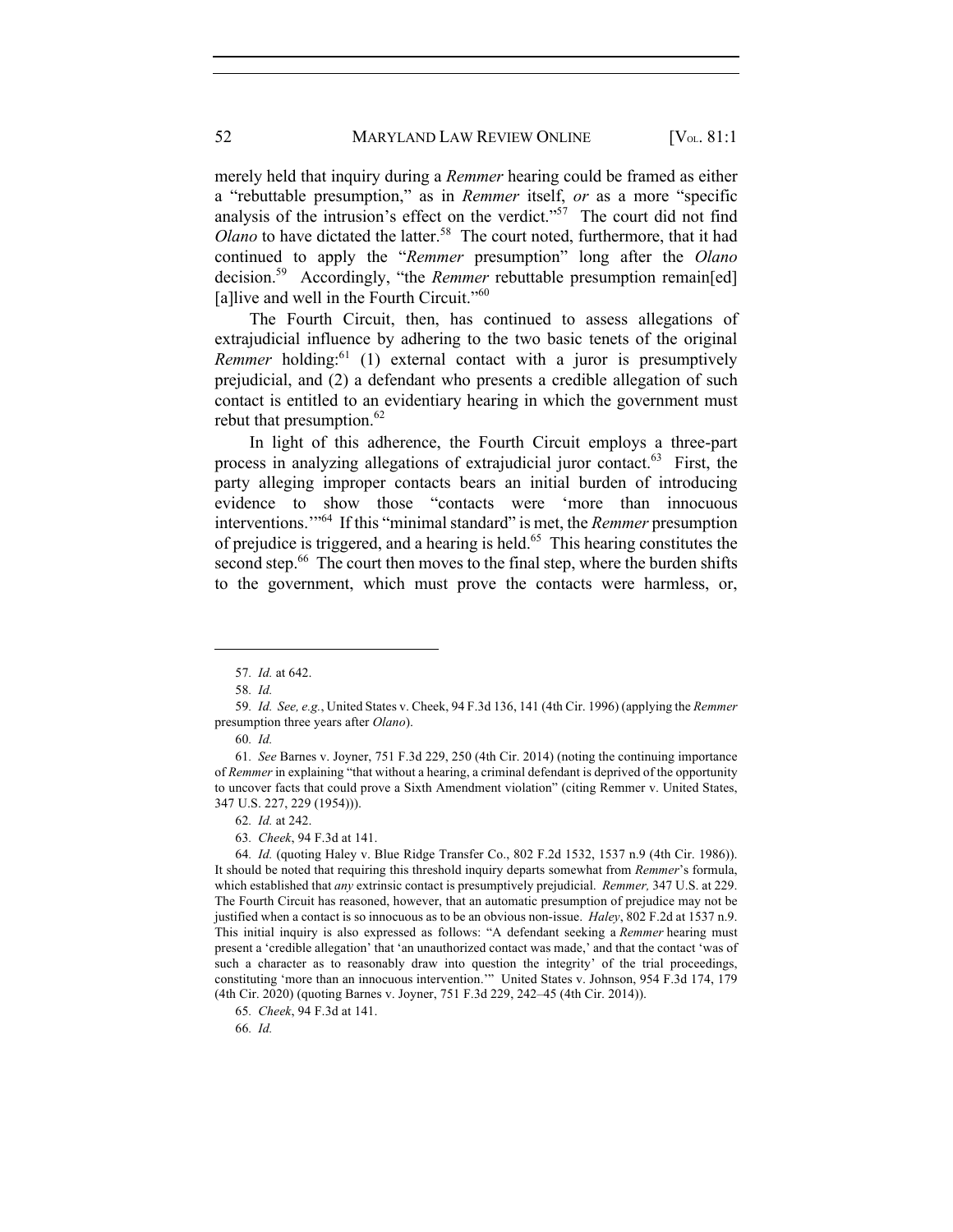essentially, that there was no "reasonable possibility that the jury's verdict was influenced by" external information.<sup>67</sup>

In *United States v. Small*, <sup>68</sup> the court, relying on *Remmer*, articulated the first step of this process more explicitly, laying out the factors to be considered in determining whether a contact is "more than innocuous."69 A contact is "more than innocuous," the court noted, if it constitutes "(1) any private communication; (2) any private contact; (3) any tampering; (4) directly or indirectly with a juror during trial; (5) about the matter before the jury."70 The *Small* court held, considering these factors, that a *Remmer*  hearing was not warranted when a juror was merely watched by unidentified individuals while leaving the courthouse; being watched, alone, did not constitute "contact."71

## *D. The Phillips/Olano Circuits*

Several circuits have deviated from this Fourth Circuit approach, holding that either *Phillips* or *Olano* significantly modified the *Remmer*  formula. The Sixth Circuit, for example, has repeatedly held that *Phillips* shifted the burden of proving bias or harm during *Remmer* hearings conclusively to the defendant.<sup>72</sup> Accordingly, in determining whether a *Remmer* hearing is justified, the Sixth Circuit considers whether the defendant has raised "a 'colorable claim of extraneous influence.'"73 If the defendant is found to have done so, a *Remmer* hearing is warranted, but the burden remains with the defendant to then prove the extrajudicial contact engendered actual bias.<sup>74</sup> Although this burden shift is patently governmentfriendly, the Sixth Circuit's threshold "colorable claim" test is a particularly lenient one.<sup>75</sup> In *United States v. Harris*,<sup>76</sup> for example, a court found a *Remmer* hearing was warranted based on the mere *possibility* a juror had discussed the trial with his girlfriend.<sup>77</sup>

<sup>67</sup>*. Id.* (quoting Stephens v. South Atlantic Canners, Inc., 848 F.2d 484, 488–89 (4th Cir. 1988)).

<sup>68.</sup> 944 F.3d 490 (4th Cir. 2019).

<sup>69</sup>*. Id.* at 504.

<sup>70</sup>*. Id.* (quoting *Cheek*, 94 F.3d at 141).

<sup>71</sup>*. Id.* at 505.

<sup>72</sup>*. See, e.g.*, United States v. Zelinka, 862 F.2d 92, 95 (6th Cir. 1988).

<sup>73.</sup> United States v. Lanier, 988 F.3d 284, 294 (6th Cir. 2021) (quoting United States v. Davis, 177 F.3d 552, 557 (6th Cir. 1999)).

<sup>74</sup>*. Id.* at 295.

<sup>75</sup>*. See infra* text accompanying note 77.

<sup>76.</sup> 881 F.3d 945 (6th Cir. 2018).

<sup>77</sup>*. Id.* at 954.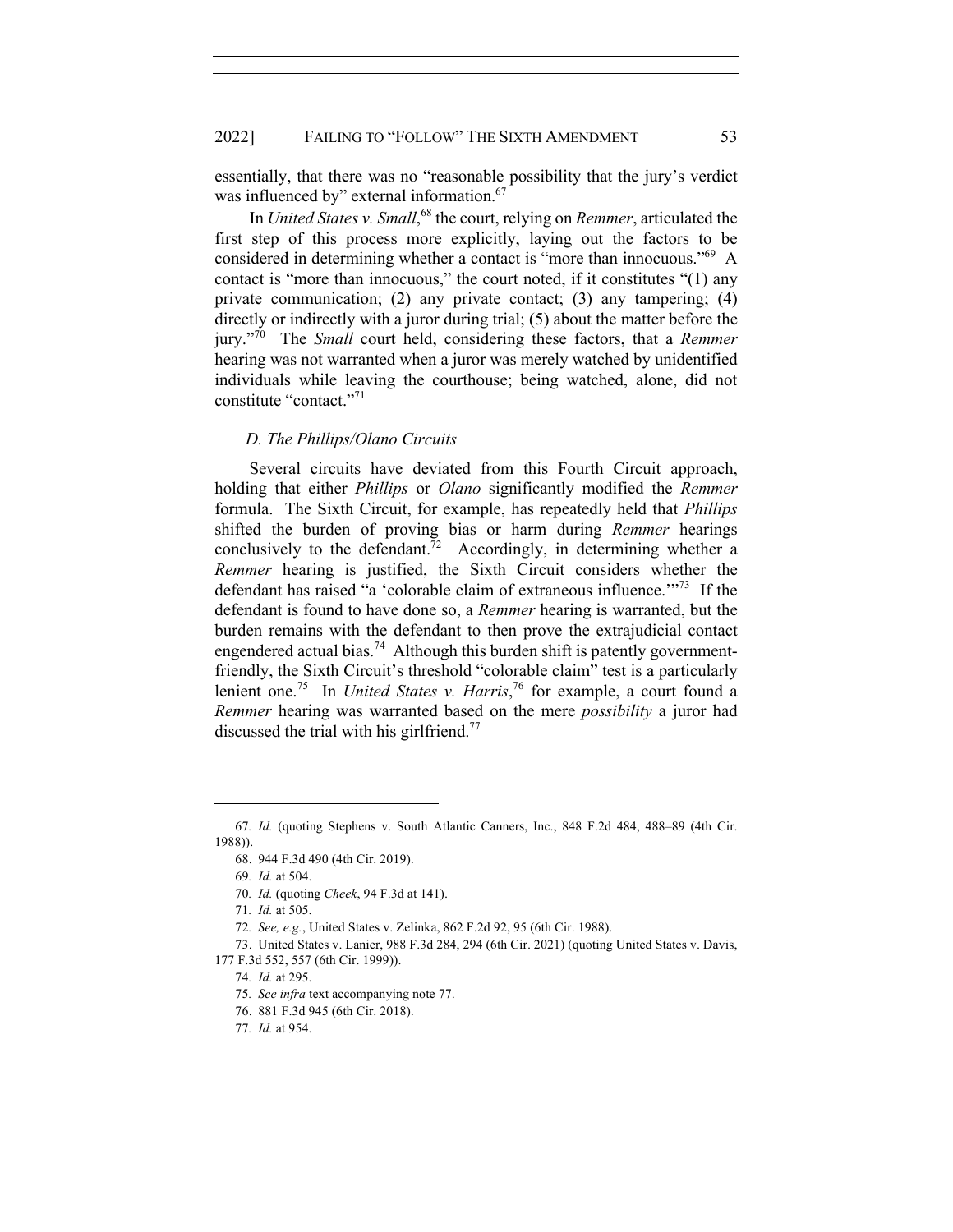The Fifth and D.C. Circuits have similarly held that *Phillips* and *Olano* modified the *Remmer* framework.78 These circuits do not go so far as to automatically shift the burden to the defendant during an actual *Remmer* hearing, but they have held the government only bears that burden if a court has concluded, first, that prejudice is *likely* to have resulted from an extraneous contact.<sup>79</sup>

The Eighth Circuit takes a similar approach, holding a defendant must prove "a reasonable possibility of prejudice to the verdict" for a *Remmer*  hearing to be warranted in the first place.<sup>80</sup> It departs from *Remmer* even further, however, by finding that even when that threshold inquiry is met, judges retain considerable discretion in determining whether holding a hearing is the best course of action. $81$  Though the Eighth Circuit has, on occasion, applied the "colorable claim" test employed by the Sixth Circuit, it sets a higher bar for what constitutes a colorable claim.<sup>82</sup> In *United States v.* Wintermute,<sup>83</sup> for example, the court found an allegation that a juror had "*probably*" found information on the internet to be too speculative to warrant further action.<sup>84</sup>

Although the First Circuit has declined to explicitly address whether *Remmer* remains good law following *Phillips* and *Olano*, <sup>85</sup> its holdings largely imply at least some reliance on the latter.<sup>86</sup> In *United States v. Boylan*, <sup>87</sup> for example, the court held that the *Remmer* "presumption is applicable only where there is an *egregious* tampering or third party communication which directly injects itself into the jury process."<sup>88</sup>

The Ninth Circuit, similarly, has relied implicitly on *Olano*, interpreting it to have held that only circumstances directly involving jury tampering warrant an immediate *Remmer* hearing.<sup>89</sup> In all other circumstances, courts "must consider the content of the allegations, the seriousness of the alleged

88*. Id.* at 261 (emphasis added).

<sup>78</sup>*. See supra* note 50.

<sup>79</sup>*. See supra* note 50.

<sup>80.</sup> United States v. Tucker, 137 F.3d 1016, 1030 (8th Cir. 1998).

<sup>81.</sup> United States v. Schoppert, 362 F.3d 451, 459 (8th Cir. 2004) (noting trial judges have "discretion in determining what steps, if any, are required to make certain that a jury has not been tainted").

<sup>82</sup>*. See infra* text accompanying note 84.

<sup>83.</sup> 443 F.3d 993 (8th Cir. 2006).

<sup>84</sup>*. Id.* at 1003.

<sup>85.</sup> United States v. Bradshaw, 281 F.3d 278, 288 (1st Cir. 2002).

<sup>86</sup>*. See infra* text accompanying note 88.

<sup>87.</sup> 898 F.2d 230 (1st Cir. 1990).

<sup>89.</sup> United States v. Brande, 329 F.3d 1173, 1176 (9th Cir. 2003) (citing *Olano* as standing for the proposition that certain conduct does not trigger an automatic *Remmer* hearing).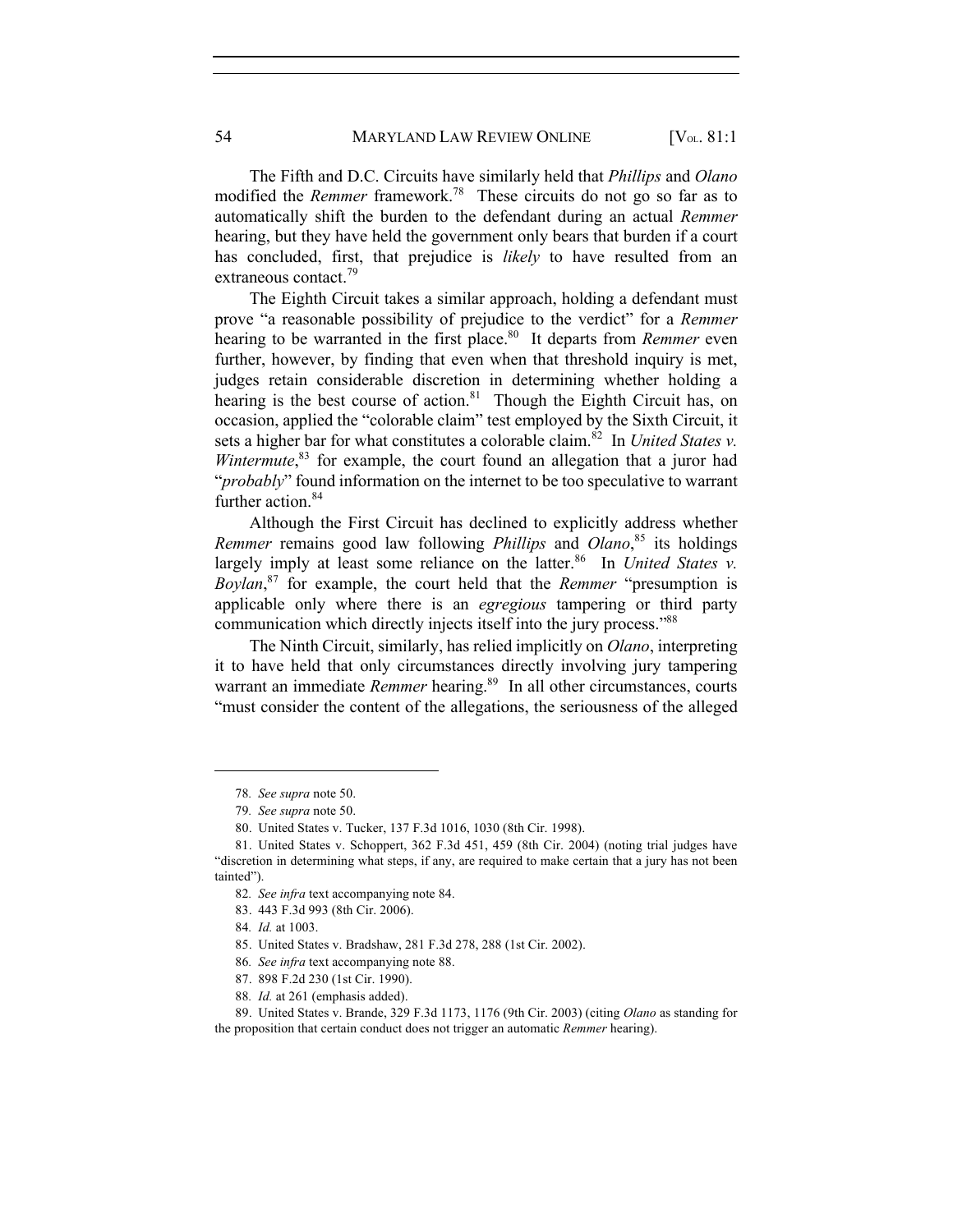misconduct or bias, and the credibility of the source" to establish whether a hearing is necessary.<sup>90</sup>

## *E. The Remmer Circuits*<sup>91</sup>

The remaining circuits, in overtly denying the influence of *Olano* and *Phillips* on *Remmer's* rebuttable presumption framework, largely rely on the original *Remmer* holding. The Seventh Circuit takes the Fourth Circuit approach to *Remmer*, and, together, they represent the "more than innocuous" circuits.92 The tests the remaining circuits apply in analyzing allegations of extrajudicial contact, however, vary widely.<sup>93</sup>

The Second Circuit, for example, has adhered more strictly to *Remmer*  than even the Fourth Circuit, holding that "the law presumes prejudice from a jury's exposure to extra-record evidence" and forgoing any threshold inquiry as to whether a hearing is warranted.<sup>94</sup> The government must rebut this presumption of prejudice, and courts accordingly consider "(1) the nature of the information or contact at issue, and (2) its probable effect on a hypothetical average jury."<sup>95</sup> The Third Circuit takes a similar approach in holding that a *Remmer* hearing should be held in response to any extrajudicial contact.96 During that hearing, however, not only must the government prove the communication did not prejudice the defendant, the court must also conduct a voir dire of all affected jurors.<sup>97</sup>

The Tenth Circuit has interpreted *Remmer* more literally and, thus, more narrowly than the other circuits; it has held that *Remmer* applies only in circumstances involving improper juror contact with a third party, and, even then, only when that contact is "about the matter pending before the jury."<sup>98</sup>

<sup>90</sup>*. Id.* at 1176–77 (quoting United States v. Angulo, 4 F.3d 843, 847 (9th Cir. 1993)).

<sup>91.</sup> The Eleventh Circuit is omitted from this discussion; although it adheres to the *Remmer*  rebuttable presumption of prejudice, it does not appear to have a consistent standard for doing so. *See* United States v. Ronda, 455 F.3d 1273, 1299 n.36 (11th Cir. 2006) (describing conflicting precedent regarding Eleventh Circuit interpretation of *Remmer*).

<sup>92.</sup> United States v. Martin, 692 F.3d 760, 765 (7th Cir. 2012) (citing Whitehead v. Cowan, 263 F.3d 708, 725–26 (7th Cir. 2001)) (noting that where extrajudicial contact is "ambiguous or innocuous, no *Remmer* hearing may be necessary").

<sup>93</sup>*. See* United States v. Farhane, 634 F.3d 127, 168–69 (2d Cir. 2011) (applying the test employed by the Second Circuit); United States v. Vega, 285 F.3d 256, 266 (3d Cir. 2002) (applying the test employed by the Third Circuit); United States v. Robertson, 473 F.3d 1289, 1294 (10th Cir. 2007) (applying the test employed by the Tenth Circuit).

<sup>94</sup>*. Farhane*, 634 F.3d at 168 (citing Remmer v. United States, 347 U.S. 227, 229 (1954)).

<sup>95</sup>*. Id.* at 169 (citing United States v. Schwarz, 283 F.3d 76, 99 (2d Cir. 2002)).

<sup>96</sup>*. Vega*, 285 F.3d at 266.

<sup>97</sup>*. Id.*

<sup>98</sup>*. Robertson*, 473 F.3d at 1294 (quoting *Remmer*, 347 U.S. at 229).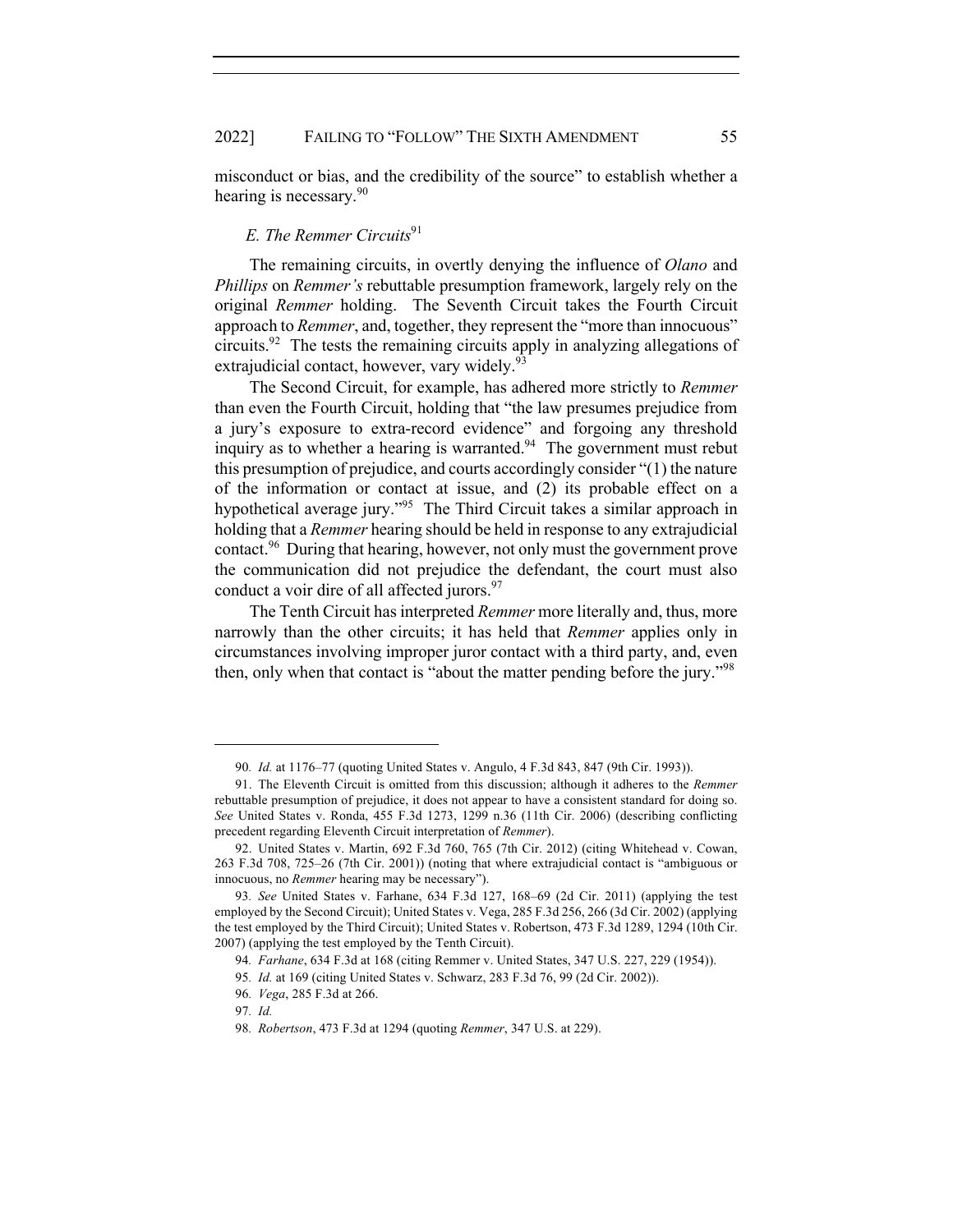#### III. THE COURT'S REASONING

Judge Niemeyer, writing for the Fourth Circuit Court of Appeals, affirmed the district court's decision, holding that it had not abused its discretion in denying Loughry's request for an evidentiary hearing when no evidence suggested that Juror A's access to social media had robbed Loughry of a fair trial.<sup>99</sup>

The court first addressed Loughry's argument that, under *Remmer*, Juror A's use of her Twitter account during the trial itself entitled Loughry to an evidentiary hearing.100 The *Remmer* Court held that "communication . . . with a juror during a trial about the matter pending before the jury is . . . deemed presumptively prejudicial" and that a defendant should be permitted to determine the extent of that prejudice "in a hearing with all interested parties."<sup>101</sup> The Fourth Circuit acknowledged this holding, but found Loughry had failed to "present 'a credible allegation that an unauthorized contact was made.'"<sup>102</sup> Loughry's claims that Juror A had been exposed to information about the trial itself, the court reasoned, were merely speculative.<sup>103</sup> According to the court, although Juror A had accessed her Twitter account during the trial, she had only interacted with tweets about football, and Loughry could not prove she had even seen, much less read, a potentially prejudicial tweet posted by one of the journalists she followed.<sup>104</sup> The court also noted the illogical implications of Loughry's argument: if Juror A's mere access to social media was sufficient to entitle Loughry to a hearing under *Remmer*, every juror in the case would be similarly implicated.<sup>105</sup>

The court rejected Loughry's related argument that Juror A had nonetheless engaged in misconduct by violating instructions that she avoid social media *entirely* during the trial on similar grounds.<sup>106</sup> The court acknowledged the dangers modern social media poses to jury impartiality, noting that model jury instructions had been revised to explicitly address that very issue.<sup>107</sup> The court noted, however, that nowhere in these revised model

<sup>99.</sup> United States v. Loughry, 983 F.3d 698, 712 (4th Cir. 2020), *aff'd on reh'g en banc*, 996 F.3d 729 (4th Cir. 2021), *cert. denied*, 142 S. Ct. 897 (2022).

<sup>100</sup>*. Id.* at 704.

<sup>101</sup>*. Remmer*, 347 U.S. at 229–30.

<sup>102</sup>*. Loughry*, 983 F.3d at 705 (quoting United States v. Johnson, 954 F.3d 174, 179 (4th Cir. 2020)).

<sup>103</sup>*. Id.*

<sup>104</sup>*. Id.*

<sup>105</sup>*. Id.*

<sup>106</sup>*. Id.* at 707.

<sup>107</sup>*. Id.* at 706 ("To remain impartial jurors . . . you must not communicate with anyone about this case, whether in person, in writing, or through email, text messaging, blogs, or social media websites and apps (like Twitter, Facebook, Instagram, LinkedIn, YouTube, WhatsApp, and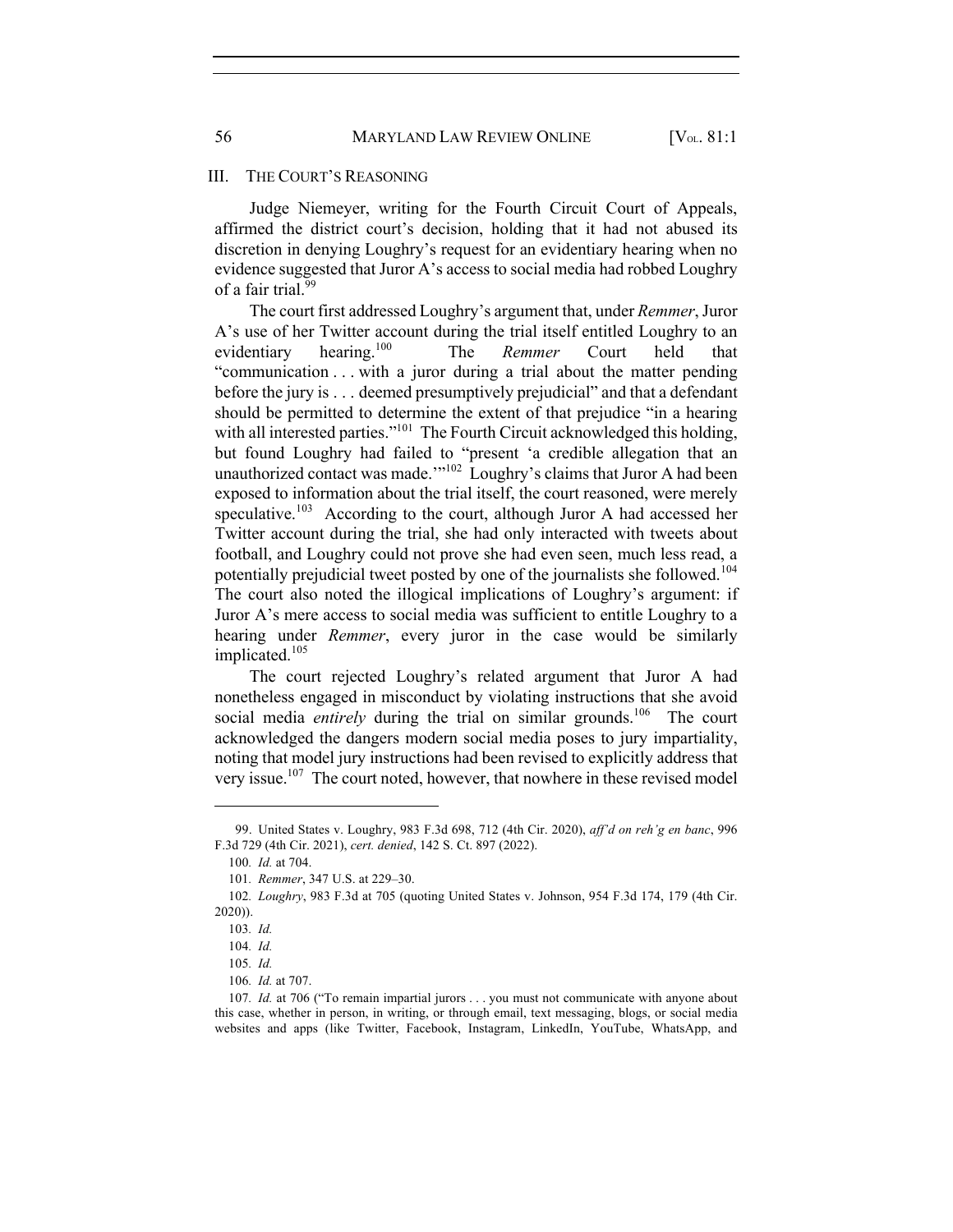instructions, or elsewhere, are jurors forbidden from accessing social media to discuss non-case-related materials.<sup>108</sup> Loughry's argument, then, that the jury had, on a single occasion, been told that they should "avoid *all* social media" was disingenuous; a reasonable juror would have known "that social media was prohibited *only in connection with the case*."109

Next, the court addressed Loughry's argument that because Juror A had interacted with tweets involving the facts of the case during the four months prior to trial, she had lied during voir dire when asked about her prior knowledge.<sup>110</sup> The court shot down this argument on much the same grounds as the district court.<sup>111</sup> The tweets Juror A interacted with prior to the trial indicated only that she had knowledge of the impeachment proceedings, and she fully admitted to having this knowledge during voir dire.<sup>112</sup> Loughry presented no evidence, however, that Juror A had interacted with tweets that related to the criminal proceedings at issue, so there was no reason to believe she had been dishonest in asserting she had no knowledge of those proceedings.<sup>113</sup> Furthermore, the court reasoned that Loughry's counsel, knowing that the facts of the impeachment proceedings overlapped with those of the criminal ones, could simply have chosen to ask more questions of Juror A.114 They failed to do so, however, and were "satisfied to let her sit on the jury."<sup>115</sup>

Lastly, the court addressed Loughry's argument that the district court had abused its discretion in failing to allow him an evidentiary hearing to at least investigate whether Juror A's Twitter use had biased her against him.<sup>116</sup> The court, in shooting down this argument, noted only that Juror A had stated during voir dire that she was fully capable of rendering "a verdict based solely on the evidence at trial."117 Absent additional evidence, there was no reason to believe her preexisting knowledge of the impeachment proceedings

Snapchat)." (quoting JUD. CONF. COMM. ON CT. ADMIN. AND CASE MGMT., PROPOSED MODEL JURY INSTRUCTIONS: THE USE OF ELECTRONIC TECHNOLOGY TO LEARN OR COMMUNICATE ABOUT A CASE (2020),

https://www.uscourts.gov/sites/default/files/proposed\_model\_jury\_instructions.pdf)).

<sup>108</sup>*. Id.* at 707.

<sup>109</sup>*. Id.*

<sup>110</sup>*. Id.* at 709.

<sup>111</sup>*. Id.* at 710.

<sup>112</sup>*. Id.*

<sup>113</sup>*. Id.*

<sup>114</sup>*. Id.* at 711.

<sup>115</sup>*. Id.*

<sup>116</sup>*. Id.*

<sup>117</sup>*. Id.* at 712.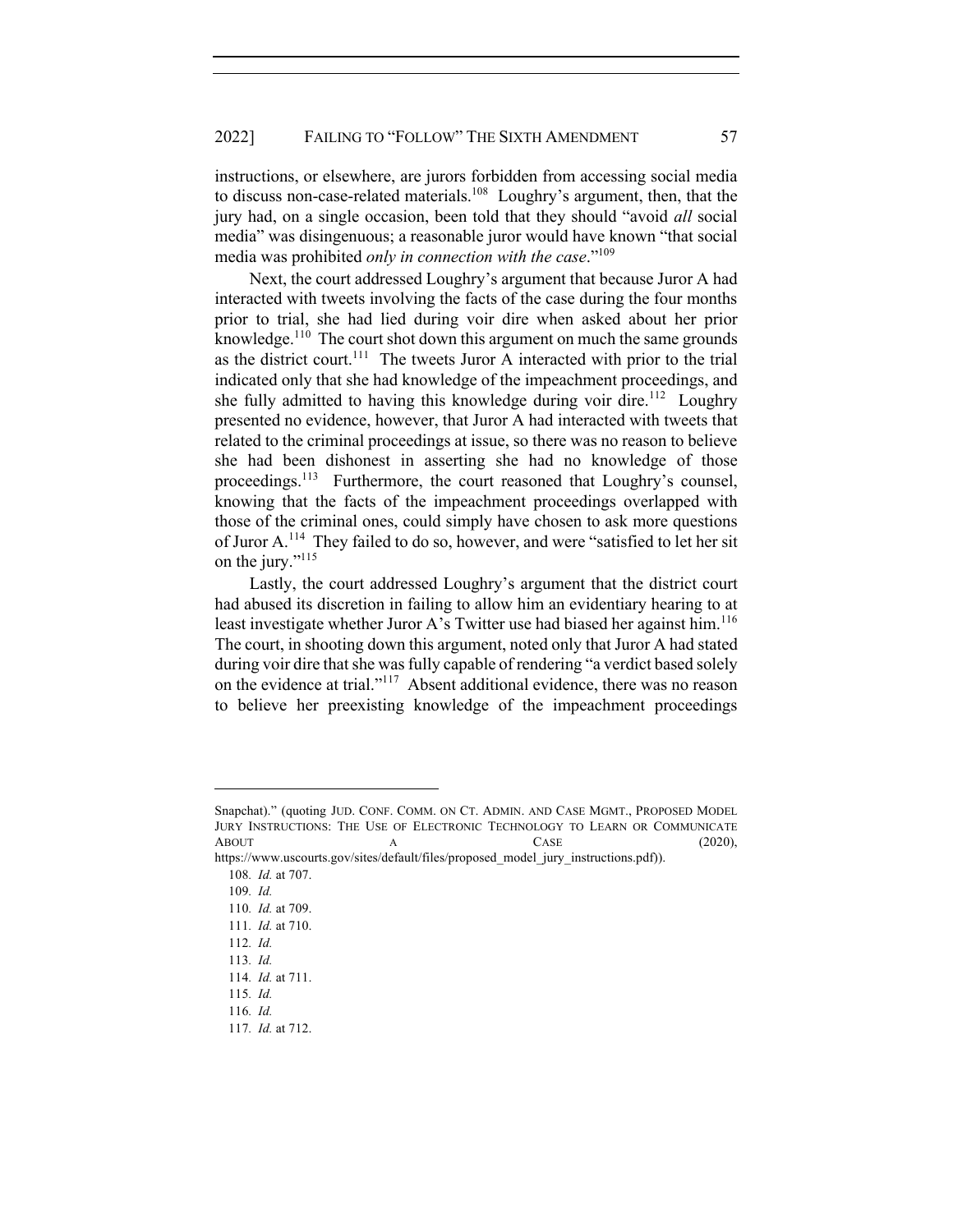58 MARYLAND LAW REVIEW ONLINE [V<sub>OL</sub>. 81:1]

prejudiced Loughry in any way.118 As such, the district court had not abused its discretion in failing to grant him an evidentiary hearing.<sup>119</sup>

Judge Diaz, in his dissenting opinion, disagreed with the court's conclusion as to Loughry's first argument.120 Under *Remmer*, Judge Diaz argued, Loughry was entitled to an evidentiary hearing to determine the extent of Juror A's Twitter activity during the trial itself.<sup>121</sup> Judge Diaz noted, first, that the two reporters followed by Juror A posted about the criminal proceedings a combined total of seventy-three times during the trial, so merely scrolling through her home feed could have exposed Juror A to prejudicial information.<sup>122</sup> Judge Diaz acknowledged the speculative nature of this argument; he argued, however, that it would have been impossible for Loughry to acquire direct evidence without the benefit of an evidentiary hearing during which he could further question Juror  $A<sup>123</sup>$ . In light of this, and because Loughry's circumstantial evidence alone was stronger than that present in cases where *Remmer* hearings *had* been granted in the past,<sup>124</sup> Judge Diaz argued the majority had erred in failing to do the same.<sup>125</sup>

#### IV. ANALYSIS

In *United States v. Loughry*, the Fourth Circuit upheld the district court's decision to deny a defendant a *Remmer* hearing after a juror accessed her Twitter account during his trial and potentially saw tweets relating to the trial itself.<sup>126</sup> Social media access by jurors presents an ongoing problem<sup>127</sup> that courts have struggled to adequately address.128 In affirming the *Loughry* judgment, the Fourth Circuit succumbed to these struggles, relying on a fundamental misunderstanding of how social media platforms like Twitter display content to users<sup>129</sup> and setting a higher threshold inquiry for *Remmer* hearings than dictated by its own precedent.<sup>130</sup> In doing so, it joined the ranks

<sup>118</sup>*. Id.*

<sup>119</sup>*. Id.*

<sup>120</sup>*. Id.* at 713 (Diaz, J., dissenting).

<sup>121</sup>*. Id.*

<sup>122</sup>*. Id.* at 713–14.

<sup>123</sup>*. Id.* at 714.

<sup>124.</sup> In support of this argument, Judge Diaz relied primarily on United States v. Harris, 881 F.3d 945 (6th Cir. 2018). *Id.* at 715. The majority, conversely, distinguished *Harris*, finding that the defendant had "presented a colorable claim of extraneous influence on a juror" where Loughry had not. *Id.* at 707 (majority opinion) (quoting *Harris*, 881 F.3d at 948).

<sup>125</sup>*. Id.* at 714 (Diaz, J., dissenting).

<sup>126</sup>*. Id.* at 712.

<sup>127</sup>*. See infra* Section IV.A.

<sup>128</sup>*. See infra* Section IV.B.

<sup>129</sup>*. See infra* Section IV.C.

<sup>130</sup>*. See infra* Section IV.D.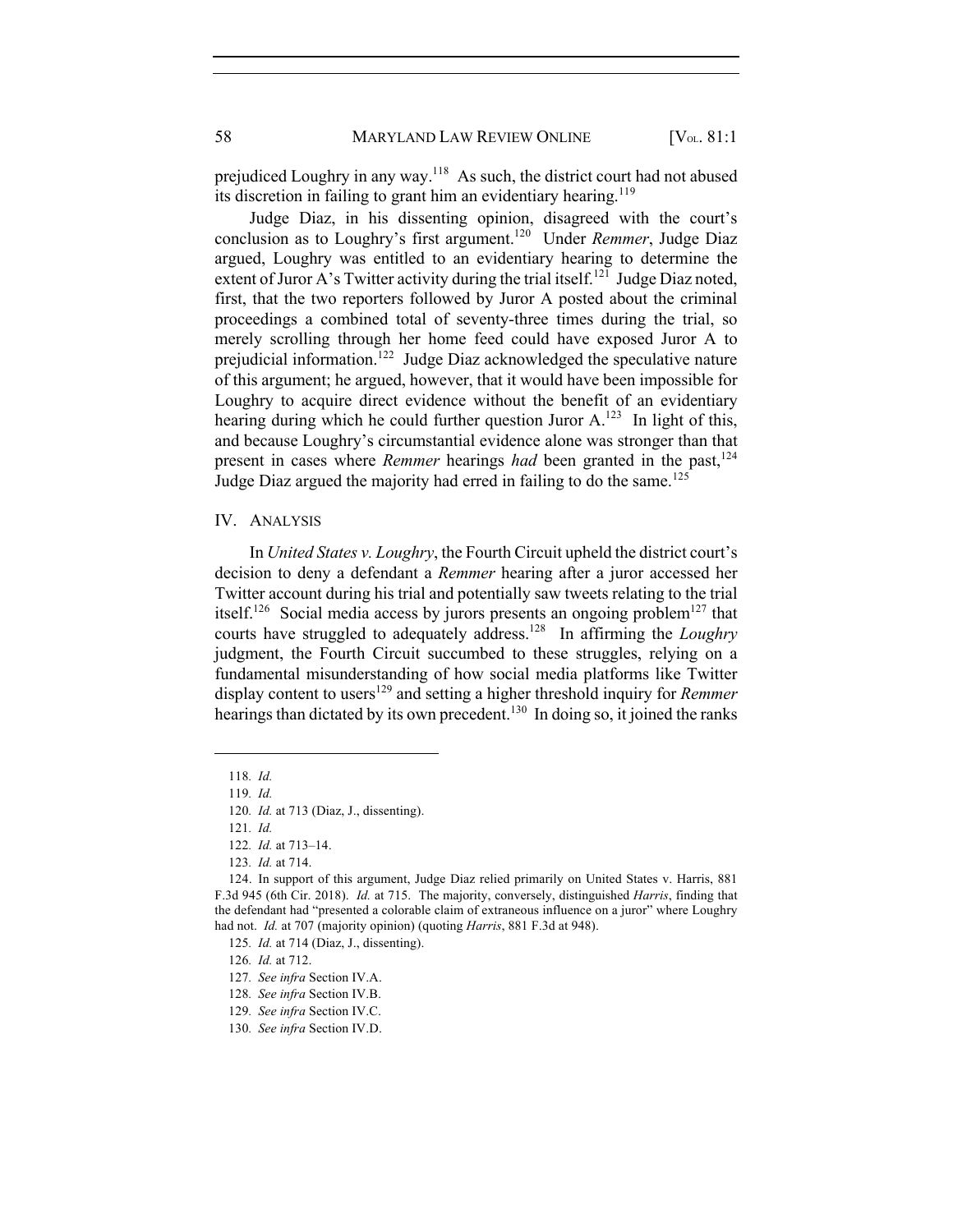of sister circuits whose similarly heightened *Remmer* inquiries pose an imminent threat to Sixth Amendment rights.<sup>131</sup> Given the ubiquitous nature of social media and the fact that it is increasingly difficult for jurors to avoid contact with potentially prejudicial information, the Fourth Circuit should, instead, have adhered to the minimal threshold inquiry established by its own precedent and the original *Remmer* holding and reversed the decision of the lower court. $132$ 

## *A. Social Media Access Represents a Threat to Sixth Amendment Rights Exceeding That Posed by Access to Traditional Forms of News Media*

The increasing prevalence of social media has troubling implications for Sixth Amendment rights.<sup>133</sup> A juror prior to the advent of social media could easily avoid picking up a newspaper or flipping to suspect channels on the television while fulfilling his or her duties; now, however, the process of avoiding extrinsic contact or information is considerably more difficult.<sup>134</sup>

These difficulties are twofold. First, in the age of social media, a juror need no longer actively seek out extrinsic information—that information may simply be thrust upon them.<sup>135</sup> Users of platforms like Facebook, Twitter, and TikTok<sup>136</sup> "are involuntarily exposed to a wide range of information just by logging into their accounts."137 Because that information is tailored to a user's location, an unsuspecting juror can stumble upon content relevant to a local trial, having made no conscious attempt to seek out that information.<sup>138</sup> This issue is, of course, compounded for jurors serving on high profile cases,

137. Daniel J. Ain, The Tweeting Juror: Prophylactic and Remedial Methods for Judges to Manage the Risk of Internet-Based Juror Misconduct, 98 MASS. L. REV. 16, 17 (2016).

<sup>131</sup>*. See infra* Section IV.E.

<sup>132</sup>*. See infra* Section IV.F.

<sup>133.</sup> See Nancy S. Marder, *Jurors and Social Media: Is a Fair Trial Still Possible?*, 67 SMU L. REV. 617 (2014) for further discussion of these implications.

<sup>134</sup>*. Id.* at 628.

<sup>135</sup>*. Id.* ("[W]ith the advent of social media, the discussion is round-the-clock and references to a trial can pop up anywhere.").

<sup>136.</sup> TikTok may be even more problematic than Twitter, in that many users scroll through content using the platform's "For You feed," a complex and somewhat mysterious "recommendation system that delivers content to each user that is likely to be of interest to that particular user." *How TikTok Recommends Videos #ForYou*, TIKTOK (Jun 18, 2020), https://newsroom.tiktok.com/en-us/how-tiktok-recommends-videos-for-you. A TikTok user viewing this feed sees not only videos from individuals they actively "follow" but also a seemingly infinite stream of additional videos "curated" by the platform. *Id.*

<sup>138</sup>*. Twitter Trends FAQ*, TWITTER, https://help.twitter.com/en/using-twitter/twitter-trendingfaqs (last visited Feb. 21, 2022) ("Location Trends identify popular topics among people in a specific geographic location.").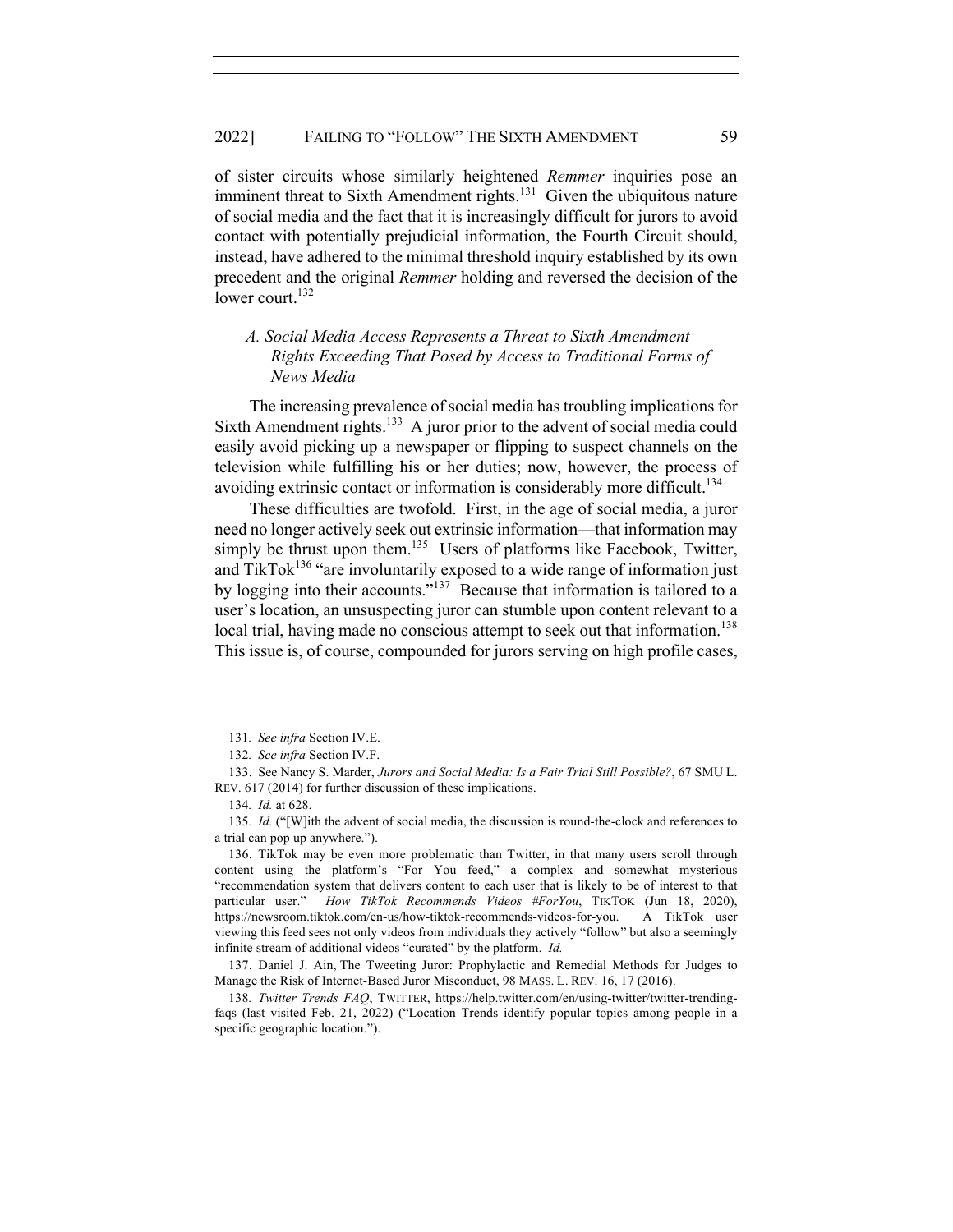60 MARYLAND LAW REVIEW ONLINE [V<sub>OL</sub>. 81:1]

where social media platforms are flooded with information and speculation likely to bias a juror. $139$ 

The second difficulty posed by social media is that the algorithms used by these platforms make it difficult to avoid information if one has engaged with similar content in the past.<sup>140</sup> The algorithms employed by Twitter, for example, ensure that users' "Home timeline[s]" display "recommendations of other content [Twitter] think[s] [they] might be interested in based on accounts [they] interact with frequently, Tweets [they] engage with, and more."<sup>141</sup> A juror then, such as Juror A, who has engaged with tweets about a case or related matters prior to serving on a trial, is likely to see similar content on her Home timeline in the future.<sup>142</sup> This prejudicial contact would occur, to some extent, even in a situation where the juror was not actively following potentially problematic accounts, as Juror A was.<sup>143</sup>

To analogize the dangers posed by these platforms with those posed by traditional news media is illogical. If a person turns on her television and flips immediately to a football game, she is in very little danger of suddenly encountering a news program. The algorithms used by social media platforms, however, dramatically increase the chance that a juror with even a passing prior interest in the events of her case will come into contact with extrinsic information.<sup>144</sup> Her television will switch to that news program, so to speak, whether she wishes it to or not.

## *B. Common Measures Taken to Prevent Juror Social Media Access Are Insufficient to Protect Defendants' Sixth Amendment Rights*

The *en banc* oral arguments following the *Loughry* decision<sup>145</sup> suggest that even those judges who are cognizant of and even knowledgeable about those Sixth Amendment problems posed by social media access struggle with

<sup>139.</sup> A simple Twitter search for "Justice Loughry," for example, produces hundreds, if not thousands, of potentially prejudicial results, including photos and video. TWITTER, https://twitter.com/search?q=Justice%20Loughry&src=typed\_query (last visited Oct. 29, 2021).

<sup>140</sup>*. See* Rummam Chowdhury & Luca Belli, *Examining Algorithmic Amplification of Political Content on Twitter*, TWITTER (Oct. 21, 2012), https://blog.twitter.com/en\_us/topics/company/2021/rml-politicalcontent (explaining how the Twitter algorithm analyzes past user engagement to display new, related content).

<sup>141</sup>*. Id.*

<sup>142</sup>*. Id.* During oral arguments, Judge Wynn demonstrated shrewd understanding of this issue, urging his peers to "look into what [was] fed into this Twitter algorithm" because Juror A had engaged with tweets relevant to the trial in the past. Oral Argument at 31:43, United States v. Loughry, 996 F.3d 729, 729 (4th Cir. 2021) (No. 19-4137), https://www.ca4.uscourts.gov/OAarchive/mp3/19-4137-20210503.mp3.

<sup>143</sup>*. See supra* text accompanying note 21.

<sup>144</sup>*. See supra* text accompanying note 141.

<sup>145.</sup> See *infra* Section IV.C for discussion of these oral arguments.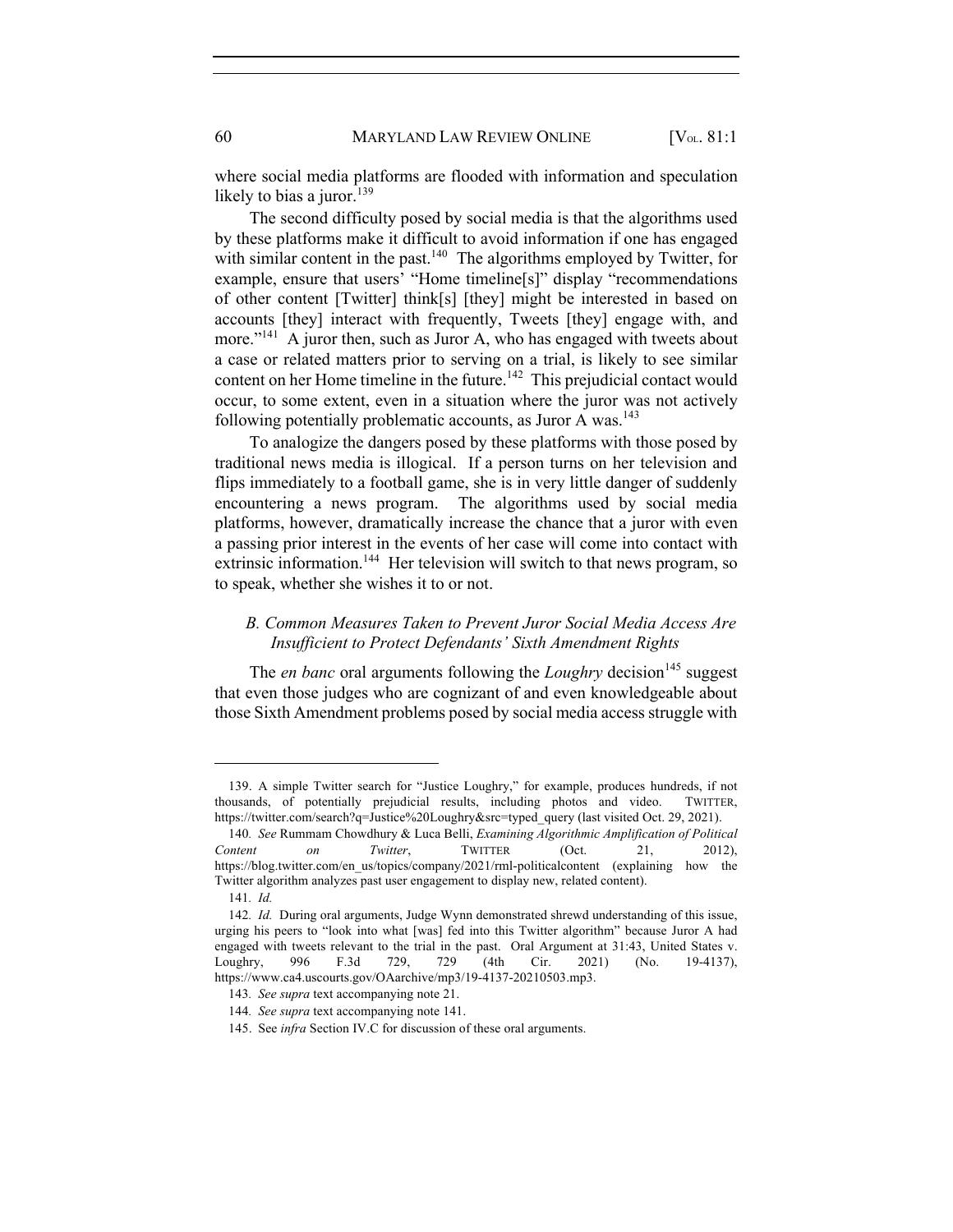how to address them.<sup>146</sup> It is clear that traditional methods of preserving juror impartiality, such as changing the venue, delaying the trial, or sequestering jurors, are not sufficient to protect defendants from this new threat.<sup>147</sup> Absent guidance from the Supreme Court, $148$  however, or evidence as to the true scope of the problem posed by juror social media access,  $149$  judges have struggled to develop systems to replace these antiquated ones.

Some judges have attempted to address the social media problem by simply banning jurors from accessing electronic devices in either the courtroom or the jury room.<sup>150</sup> Although well-meaning, this approach is likely ineffective, as it does nothing to stop jurors from accessing these devices in their homes, where the majority of misconduct undoubtedly occurs.151

A more common approach across the circuits has simply been to address the social media problem via the use of adopted model jury instructions, which ask jurors not to communicate about the trial on *any* forum.<sup>152</sup> *Loughry* itself points to the use of these instructions, $153$  and some evidence suggests this measure can successfully deter jurors from engaging in improper online conduct.<sup>154</sup> An informal 2014 survey of jurors at both the state and federal level, for example found that only 47 of the 583 jurors surveyed were tempted to use social media after receiving jury instructions dictating that they refrain from doing so.<sup>155</sup> A similar, smaller survey conducted two years prior produced similar results, with several jurors explicitly citing "the judge's instructions" as the reason they chose not to access social media platforms or

<sup>146.</sup> One judge, for example, asked if future "juror voir dire would include requests for the court to require the perspective jurors to turn over their electronic devices for review by counsel." Oral Argument at 4:40, United States v. Loughry, 996 F.3d 729, 729 (4th Cir. 2021) (No. 19-4137), https://www.ca4.uscourts.gov/OAarchive/mp3/19-4137-20210503.mp3.

<sup>147.</sup> Blake A. Klinkner, *Social Media, Jury Trials and the Threat to the Rule of Law*, 44 WYO. L. 42, 44 (2021) (briefly discussing the limitations of these approaches in the modern courtroom).

<sup>148</sup>*. See* Ahunanya Anga, *Jury Misconduct: Can Courts Enforce a Social Media and Internet Free Process? We "Tweet," Not*, 18 J. TECH. L. & POL'Y 265, 277 (2013) ("The profession needs guidelines about the use, type of information, and what levels of conduct constitute 'a serious misuse of social media.'") (internal citation omitted).

<sup>149.</sup> Marder, *supra* note 133, at 618.

<sup>150</sup>*. Id.*

<sup>151</sup>*. Id.*

<sup>152.</sup> In 2012, sixty percent of judges reported, in response to a Federal Judicial Center questionnaire, that they employed the Committee on Court Administration and Case Management model jury instructions to address social media issues. Hon. Amy J. St. Eve & Michael A. Zuckerman, *Ensuring An Impartial Jury in the Age of Social Media*, 11 DUKE L. & TECH. REV. 1, 18 (2012).

<sup>153</sup>*. See supra* note 107 and accompanying text.

<sup>154.</sup> Amy J. St. Eve et al., *More from the #Jury Box: The Latest on Juries and Social Media*, 12 DUKE L. & TECH. REV. 64, 90 (2014).

<sup>155</sup>*. Id.* at 79.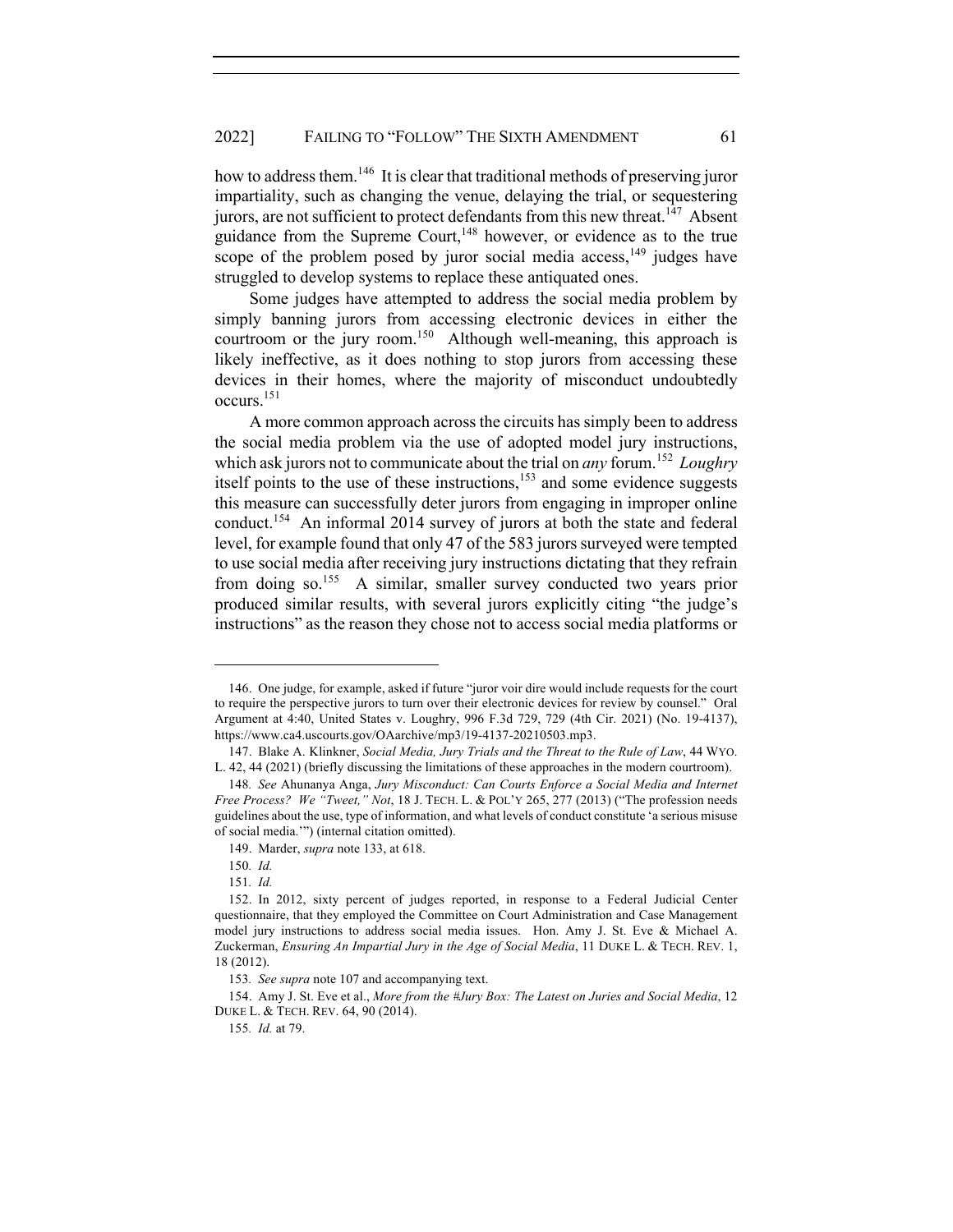conduct online research.<sup>156</sup> Although these responses are promising, model jury instructions which ask jurors not to affirmatively engage with social media platforms do little to prevent the type of conduct at issue in *Loughry*. 157 The *Loughry* majority made exceedingly clear, after all, that these instructions solely forbid jurors from accessing social media to communicate about case-related materials,<sup>158</sup> and Juror A never broke that rule; at most, she logged in and irresponsibly fell victim to a Twitter algorithm.<sup>159</sup>

Even more stringent, hypothetical jury instructions, asking jurors to abstain *entirely* from social media use, would likely be somewhat ineffective because these platforms are explicitly designed to be addictive.<sup>160</sup> The infinite scroll feature on platforms like Twitter, Facebook, and TikTok, for example, that generates a constant stream of content on a single page, has such potential for addiction that Congress has attempted to ban it.<sup>161</sup> To combat the issues presented by social media, then, by simply asking jurors to abstain from accessing their accounts, may be difficult to impossible, especially in cases involving prolonged trials.

More nuanced jury instructions requiring both judges and jurors to employ some technological know-how may be necessary to truly combat the social media issue.<sup>162</sup> During the en banc rehearing following *Loughry*, Elbert Lin, Loughry's attorney, laid out what he described as a "much less intrusive prophylactic approach" to the problem, than, for instance, searching juror cell phones to analyze their social media activity.<sup>163</sup> He explained that district courts could simply direct jurors to use Twitter's filter function or unfollow any potentially suspect individuals for the duration of trial.<sup>164</sup> This would allow jurors to access their social media accounts as usual, while reducing the likelihood of inadvertent contact with potentially prejudicial content.165

<sup>156.</sup> Eve, *supra* note 152, at 24. See Marder, *supra* note 133, at 638–41 for discussion of the limitations inherent in these surveys, which asked participants to self-report potential misconduct.

<sup>157</sup>*. See supra* note 107.

<sup>158</sup>*. See supra* text accompanying note 108.

<sup>159</sup>*. See supra* note 142 and accompanying text.

<sup>160.</sup> Christian Montag et al., Addictive Features of Social Media/Messenger Platforms and Freemium Games Against the Background of Psychological and Economic Theories, 16 INT'L J. ENV'T RSCH. & PUB. HEALTH 1, 6 (2019) (noting several features of social media platforms have been developed to grasp and hold the user's attention).

<sup>161.</sup> Social Media Addiction Reduction Technology Act, S. 2314, 116th Cong. § 3(1) (2019).

<sup>162.</sup> Oral Argument at 38:43, United States v. Loughry, 996 F.3d 729, 729 (4th Cir. 2021) (No. 19-4137), https://www.ca4.uscourts.gov/OAarchive/mp3/19-4137-20210503.mp3.

<sup>163</sup>*. Id.*

<sup>164</sup>*. Id.*

<sup>165.</sup> Of course, this approach is dependent on platforms other than Twitter sharing these contentfiltering features.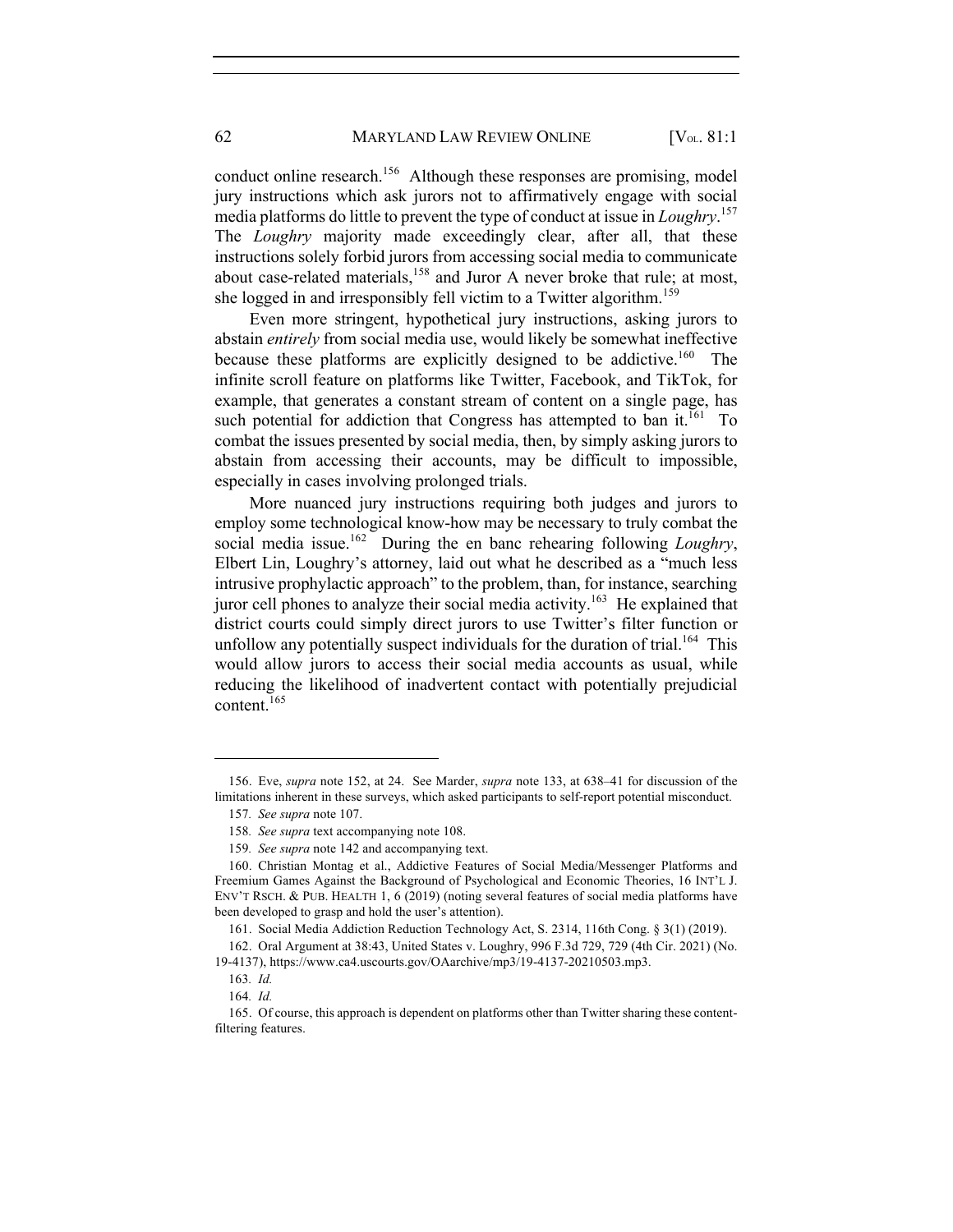#### 2022] FAILING TO "FOLLOW" THE SIXTH AMENDMENT 63

### *C. The Loughry Court Relied on a Flawed Understanding of How Twitter and Similar Platforms Display Content to Users*

The Supreme Court has come a long way since 2010, when Justice Scalia referred to himself as "Mr. Clueless" when asked by a House Judiciary subcommittee whether he had "ever considered tweeting or twitting."<sup>166</sup> First Amendment cases have inevitably strayed into the realm of social media, and at least some Justices have, accordingly, demonstrated an increasingly competent understanding of the platforms on which modern communication occurs.167 The proceedings following the *Loughry* decision evidence attempts by the Fourth Circuit to take similar strides toward increased understanding of social media, with limited success.<sup>168</sup>

On February 25, 2021, the Court granted Loughry's petition for rehearing en banc.<sup>169</sup> The resulting opinion provided little guidance as to how to address jury social media access in the future, stating only that "[t]he judgment of the district court is affirmed by an equally divided court."<sup>170</sup> The May 3 oral arguments were telling, however, especially in their indication that several judges on the Fourth Circuit may not understand how platforms like Twitter actually display content to users. The arguments were littered with analogies to traditional forms of news media, with one judge asking, "[i]f someone had been reading the Charleston Gazette . . . and the only information that they were reading the newspaper about [was] an unrelated event . . . would that warrant a *Remmer* hearing?"<sup>171</sup> Later, when Loughry's

<sup>166.</sup> Jordan Fabian, *Chairman to Justices: 'Have Either of Y'all Ever Considered Tweeting or Twitting?'*, HILL (May 21, 2010), https://thehill.com/policy/technology/99209-chairman-tojustices-have-either-of-yall-ever-considering-tweeting-or-twitting-; *see also* Stephanie Francis Ward, *Justice Breyer's on Twitter & Facebook, But Don't Count on Him Friending You*, A.B.A. J. (Apr. 2011), 2011), https://www.abajournal.com/news/article/breyer\_on\_facebook\_but\_dont\_count\_on\_him\_friending

\_you (quoting Justice Breyer as having said he "wouldn't want to have followers on the *tweeter*" (emphasis added)).

<sup>167</sup>*. See* Mahanoy Area Sch. Dist. v. B.L., 141 S. Ct. 2038, 2047 (2021) (noting, in a First Amendment case, the significance of the fact that a cheerleader's suspect speech had been directed at "her private circle of Snapchat friends"); Biden v. Knight First Amend. Inst. at Columbia Univ., 141 S. Ct. 1220 (2021) (Thomas, J., concurring) (examining, with acute understanding of the platform, the First Amendment implications of the removal of President Trump's Twitter account).

<sup>168</sup>*. See* Alison Frankel, *4th Circuit Skips Chance to Provide Social Media Guidance in W. Va. Justice's Case*, REUTERS (May 21, 2021), https://www.reuters.com/business/legal/4th-circuitskips-chance-provide-social-media-guidance-w-va-justices-case-2021-05-21/ ("It . . . became clear in the course of the [en banc] hearing that not all of the 4th Circuit judges understand how Twitter works.").

<sup>169.</sup> United States v. Loughry, 837 F. App'x 251, 251 (4th Cir. 2021).

<sup>170.</sup> United States v. Loughry, 996 F.3d 729, 729 (4th Cir. 2021), *cert. denied*, 142 S. Ct. 897 (2022).

<sup>171.</sup> Oral Argument at 20:36, United States v. Loughry, 996 F.3d 729, 729 (4th Cir. 2021) (No. 19-4137), https://www.ca4.uscourts.gov/OAarchive/mp3/19-4137-20210503.mp3. The answer to this question is very likely "No." *See supra* Section IV.A. It is much easier, though, for a juror to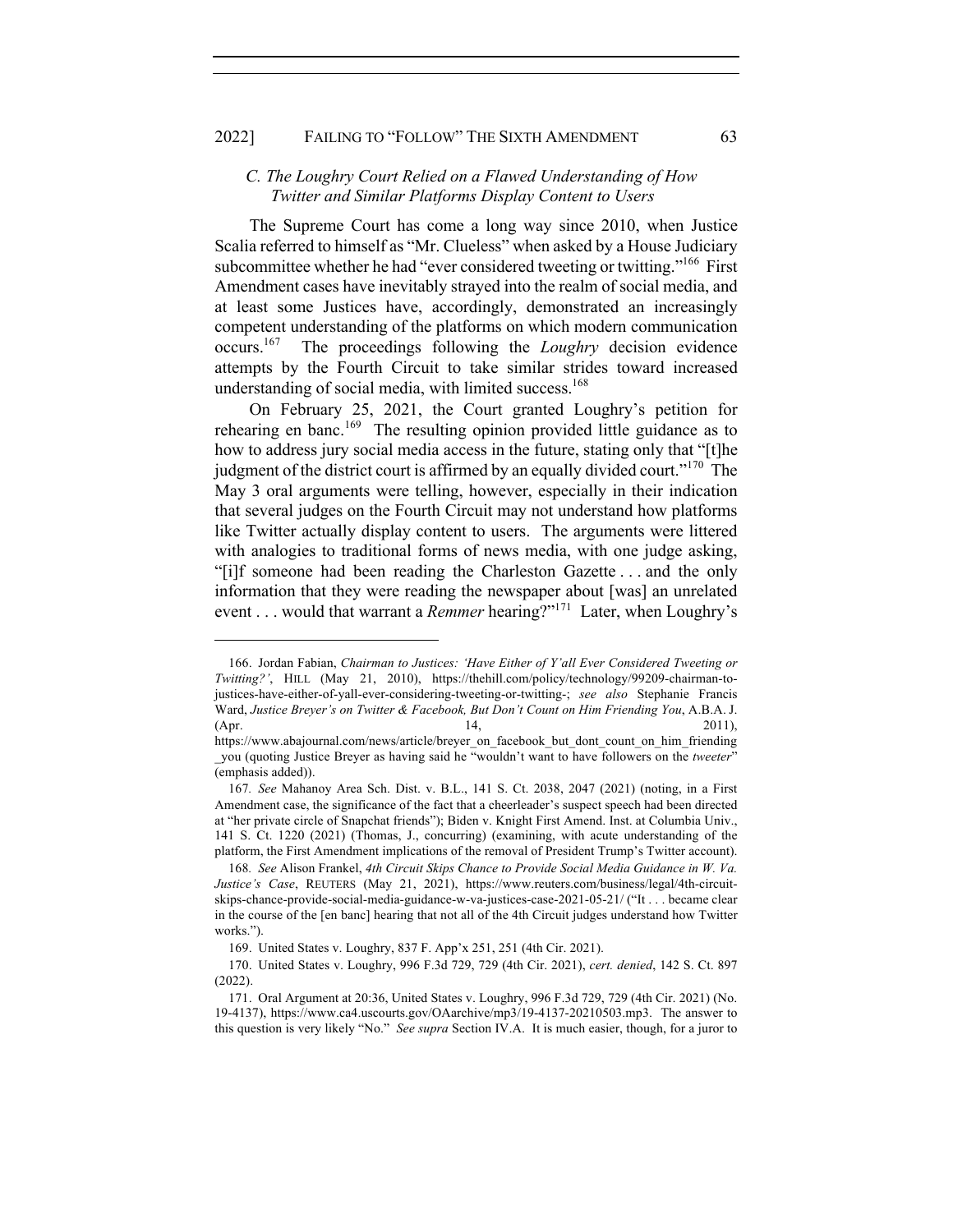counsel, Elbert Lin, tried to explained that "many people are on Twitter all the time and don't do anything that leaves a public trail," $172$  a second judge was quick to rebut, noting that it is also impossible to know "how many times a juror walks by a newsstand and reads a headline. $173$  Ironically, it was Judge Motz, who prefaced her statement by claiming that she was not very "technically alert," who got to the heart of the matter.<sup>174</sup> "This person could have been on Twitter for everything and seen everything," she said.<sup>175</sup> "We know she followed those people so it would automatically have come up."<sup>176</sup>

As the arguments proceeded, however, it became obvious that Judge Motz, claiming to be behind the times, had a far more nuanced understanding of the issue than many of her colleagues. Several questions indicated that judges struggled to understand the very concept of "following" someone on Twitter, viewing the platform as a means to directly contact individuals or conflating "following" someone with simply "liking" a tweet.<sup>177</sup> One judge noted, for example, that it would not have been relevant for *Remmer* purposes if a juror accessed Twitter solely to tweet to his or her daughter prior to picking them up after school.<sup>178</sup> He then analogized the situation to that of Juror A, who had only *interacted* with tweets about football.<sup>179</sup> Putting aside the independent issue that Twitter would almost never be used to contact one's child in this way, such contact likely *would* be relevant for *Remmer* 

avoid potentially prejudicial sections of a newspaper than to avoid potentially prejudicial tweets, which are displayed somewhat unpredictably, in their entirety, on one's "home" feed. *See supra*  Section IV.A.

<sup>172</sup>*. Id.* at 25:04.

<sup>173</sup>*. Id.* at 25:17. This analogy persisted throughout the oral arguments, with a frustrated judge ultimately asking how a juror "following" someone could possibly be any different than a juror failing to cancel a newspaper subscription. *Id.* at 1:21:58.

<sup>174</sup>*. Id.* at 30:38.

<sup>175</sup>*. Id.* at 30:54.

<sup>176</sup>*. Id.* at 31:02.

<sup>177.</sup> As a result of this confusion, long and somewhat contentious stretches of the oral arguments were devoted to judges questioning whether there was explicit proof Juror A had been following these reporters in the first place. *See, eg.*, *id.* at 1:17:02 ("Do any of those twitters show her following the reporters?"); *id.* at 1:24:34 ("There's no evidence that she followed the reporters. . . . She followed some news stories or some individuals during the summer four times in four months."). Proof that a Twitter user is following someone is simple to establish—anyone can see who a Twitter user is following simply by clicking the "Following" button at the top of that user's page. *New User FAQ*, TWITTER, https://help.twitter.com/en/resources/new-user-faq (last visited Mar. 24, 2022). That Juror A had been following these reporters during the *Loughry* trial was never actually in dispute. *See* United States v. Loughry, 983 F.3d 698, 701 (4th Cir. 2020), *aff'd on reh'g en banc*, 996 F.3d 729 (4th Cir. 2021), *cert. denied*, 142 S. Ct. 897 (2022) ("Counsel also learned that Juror A was 'following' two local journalists who had reported on the trial . . .").

<sup>178</sup>*. Id.* at 1:09:55.

<sup>179</sup>*. Id.* at 1:10:09.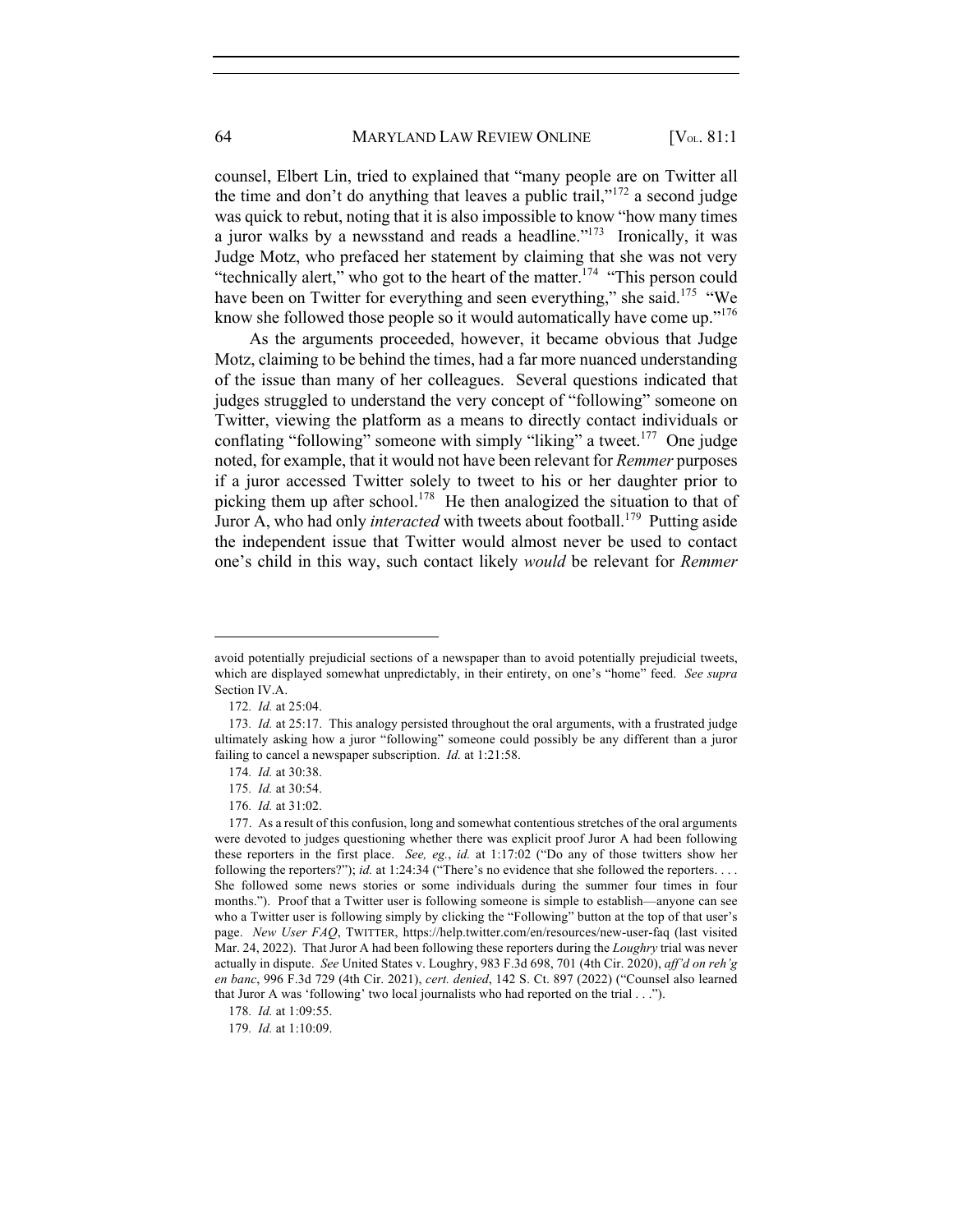purposes, if said juror was also following reporters who were covering the trial on which she was serving, as Juror A was.<sup>180</sup>

The extent to which some of the judges had failed to understand the concept of following someone on Twitter was perhaps not entirely evident to Lin until one judge noted, pensively, with three minutes remaining in oral arguments, that there were "perfectly innocent" ways to "follow" people he, himself, liked to follow various comics and sports writers in the daily paper, for example.<sup>181</sup> Lin, with Judge Wynn's support, then explained in more detail what following someone on Twitter actually entailed,  $182$  but he ran up against the clock, and some judges were almost inevitably left confused.<sup>183</sup>

Mark Grabowski, an associate professor at Adelphi University who specializes in internet law and digital ethics, wrote about the failure of the Supreme Court to "get with the times" in 2012, warning that "[i]f the Court cannot grasp how business inventions have changed since the Industrial Revolution, or how communication methods have evolved since Alexander Graham Bell, then they might make decisions that misapply the law due to a misunderstanding of the facts about technology."<sup>184</sup> Judge Wynn, during these oral arguments nearly a decade later, took a similar stance: "Whenever we wade into developing technology with traditional legal jurisprudence," he stated, "our understanding of how it works is critical. . . . We can't just do it as though we're looking at a newspaper." $185$  As is evidenced by those questions posed by the judges during these oral arguments, however, *Loughry* was likely decided on exactly that premise—as if Twitter were a traditional form of news media.186

<sup>180.</sup> One of the judges emphasized this point shortly thereafter, noting that someone does not actually have to post or engage with any Twitter content to actively follow someone, such as a reporter. *Id.* at 1:13:48.

<sup>181</sup>*. Id.* at 1:31:38–1:32:30.

<sup>182.</sup> Essentially, that content created by the "followed" individual would then be displayed on a user's timeline without that user actively seeking it out. *See supra* Section 0.

<sup>183.</sup> Oral Argument at 1:33:30, United States v. Loughry, 996 F.3d 729, 729 (4th Cir. 2021) (No. 19-4137), https://www.ca4.uscourts.gov/OAarchive/mp3/19-4137-20210503.mp3.

<sup>184.</sup> Mark Grabowski, *Are Technical Difficulties at the Supreme Court Causing a "Disregard of Duty"?*, 2012 REVISTA FORUMUL JUDECATORILOR, no. 3, 2012, at 18, 20.

<sup>185.</sup> Oral Argument at 31:18, United States v. Loughry, 996 F.3d 729, 729 (4th Cir. 2021) (No. 19-4137), https://www.ca4.uscourts.gov/OAarchive/mp3/19-4137-20210503.mp3.

<sup>186.</sup> Judge Niemeyer, who wrote the *Loughry* opinion, was especially prone to analogizing to traditional forms of media during these oral arguments. Frankel, *supra* note 168.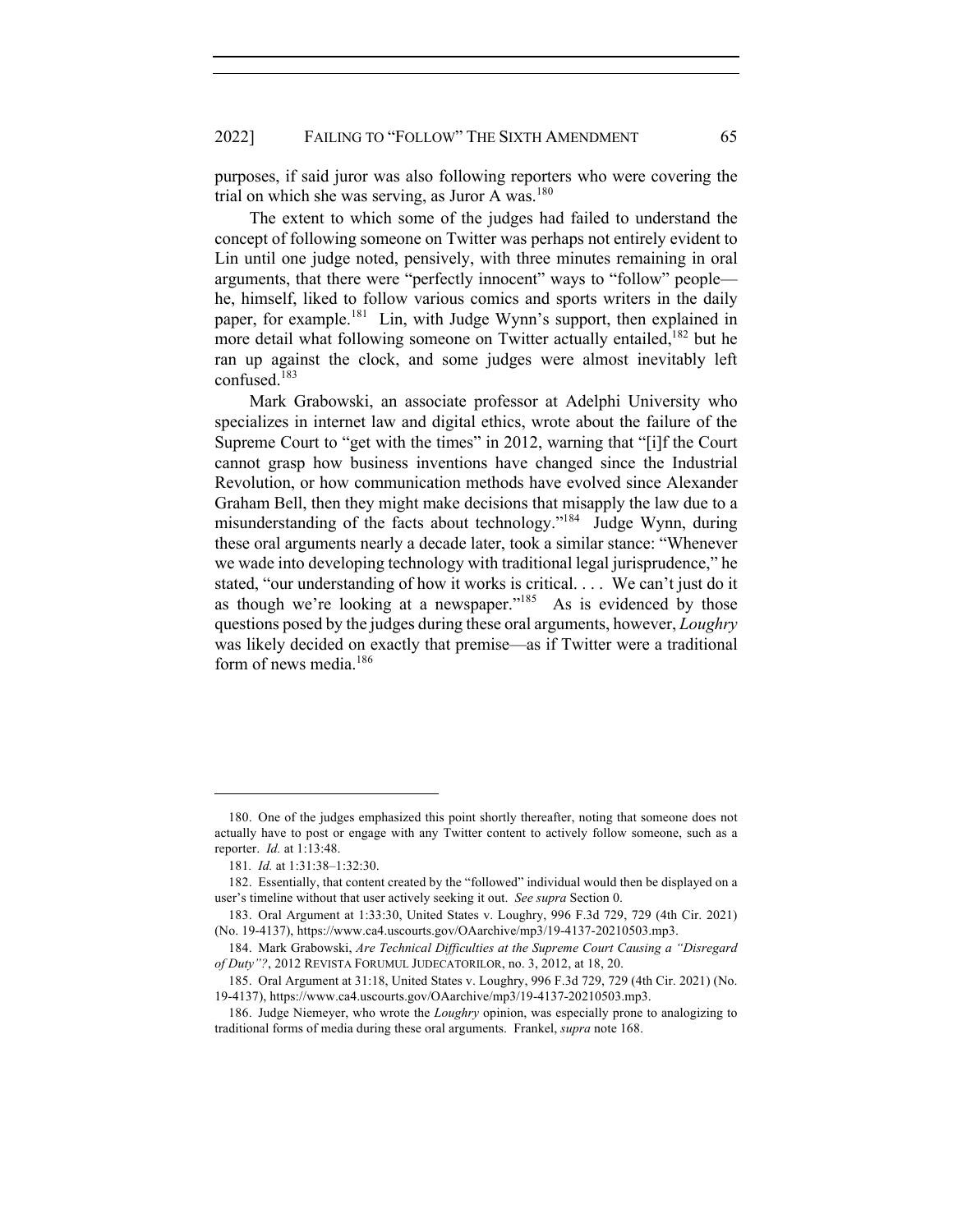## *D. In Part Because It Failed to Understand the Technology at Issue, the Loughry Court Deviated from Its Own Precedent, Raising the Standard for Remmer Threshold Inquiry*

This fundamental lack of understanding undoubtedly contributed to the *Loughry* court's finding that Loughry had failed to make a "credible allegation" of improper contact.<sup>187</sup> Because many judges did not fully understand what "following" a reporter entailed, $188$  they did not recognize that Juror A's potential exposure to seventy-three tweets regarding the trial while serving on the jury was far more than "speculative."<sup>189</sup> It is clear, after all, that Juror A was actively on Twitter when these tweets were published because she interacted with several tweets about football during the same time frame; it seems incredibly unlikely, if not impossible, given Twitter's algorithms, that she was not exposed to at least *some* of those seventy-three potentially prejudicial tweets.190

This issue was compounded, however, by the *Loughry* court raising the standard for *Remmer* threshold inquiry established by its own precedent.<sup>191</sup> The Fourth Circuit has traditionally been considered one of the more generous circuits in terms of granting *Remmer* hearings.<sup>192</sup> As discussed in *infra*, it has adhered largely to the guidelines of the original *Remmer* hearing, requiring only a "credible allegation" of "more than an innocuous" juror contact.<sup>193</sup> The *Loughry* court paid lip service to this traditional threshold inquiry, quoting *United States v. Johnson*<sup>194</sup> in stating that a defendant seeking a *Remmer* hearing "must present 'a credible allegation that an unauthorized contact was made, and that the contact was of such a character as to reasonably draw into question the integrity of the trial proceedings, constituting more than an innocuous intervention."<sup>195</sup> In its actual analysis, however, the *Loughry* court implicitly raised that threshold inquiry, focusing not on whether Juror A could, credibly, have seen prejudicial tweets but,

<sup>187</sup>*. See supra* text accompanying note 102.

<sup>188</sup>*. See supra* Section IV.B.

<sup>189</sup>*. See supra* text accompanying note 122.

<sup>190.</sup> See *supra* text accompanying note 140–143.

<sup>191</sup>*. See supra* text accompanying note 62.

<sup>192</sup>*. See* B. Samantha Helgason, Note, *Opening Pandora's Jury Box*, 89 FORDHAM L. REV. 231, 245 (2020) ("[The Fourth Circuit] comparatively places a greater burden on the government's rebuttal than on the defendant's initial showing."); United States v. Cheek, 94 F.3d 136, 141 (4th Cir. 1996) (referring to the defendant's initial showing as a "minimal standard").

<sup>193.</sup> United States v. Johnson, 954 F.3d 174, 179 (4th Cir. 2020) (quoting Barnes v. Joyner, 751 F.3d 229, 242–45 (4th Cir. 2014)). *See supra* note 64.

<sup>194.</sup> United States v. Johnson, 954 F.3d 174, 179 (4th Cir. 2020).

<sup>195.</sup> United States v. Loughry, 983 F.3d 698, 705 (4th Cir. 2020) (quoting United States v. Johnson, 954 F.3d 174, 179 (4th Cir 2020)), *aff'd on reh'g en banc*, 996 F.3d 729 (4th Cir. 2021), *cert. denied*, 142 S. Ct. 897 (2022).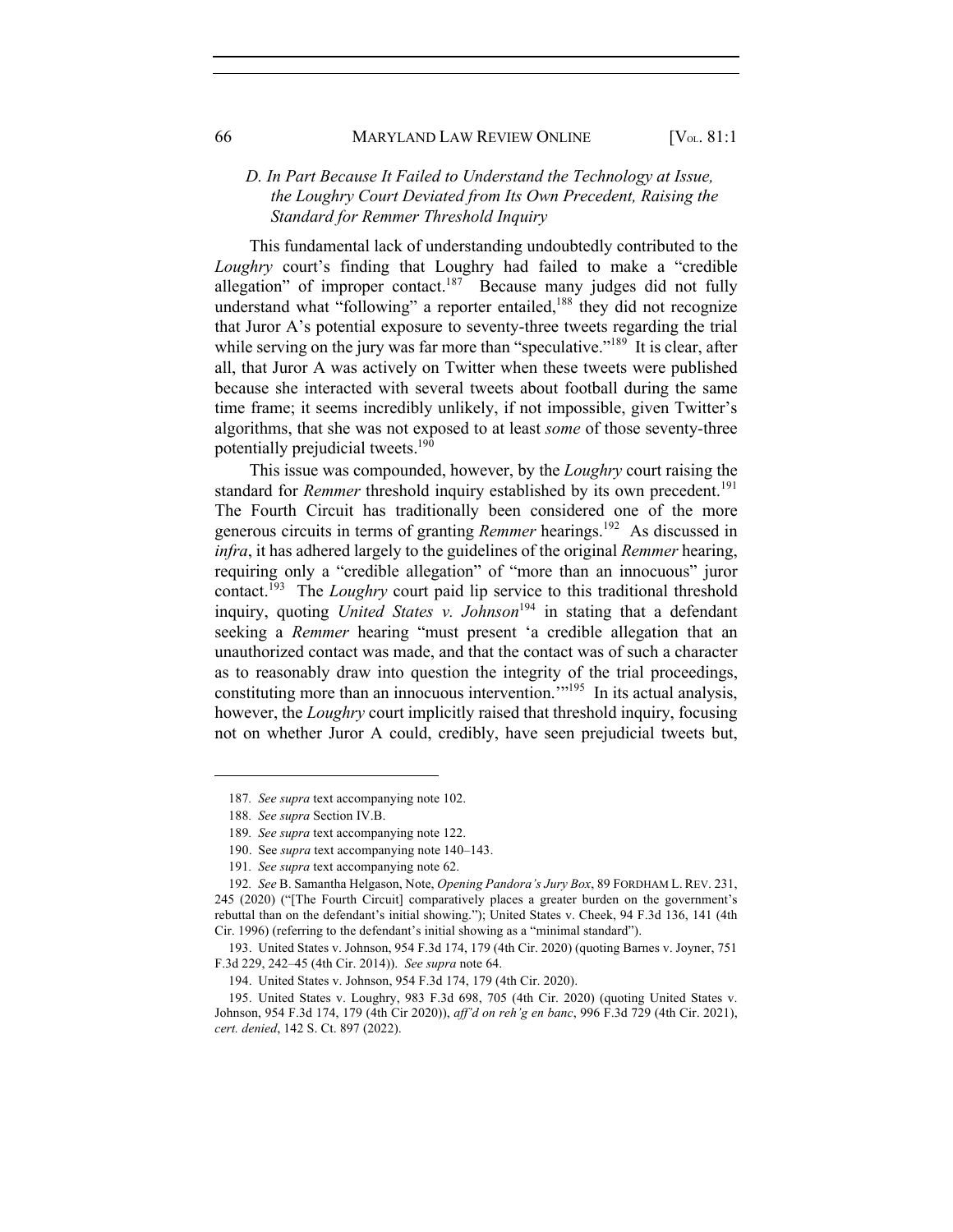instead, on whether there was explicit evidence available to prove she had actually done so.196

A credible allegation, however, need not be rooted in explicit evidence of improper conduct.197 Ironically, it is *United States v. Harris*, a case cited by the *Loughry* majority, that best stands for this proposition. The majority distinguished *Harris* on the grounds that the court, in that case, found "credible evidence" a juror had discussed the case with his girlfriend.<sup>198</sup> That "credible evidence," however, was solely that, given the circumstances, said girlfriend had "potentially" relayed some information she had Googled to the juror.<sup>199</sup> There was no concrete or direct evidence she had actually done so; nevertheless, the *Harris* court held "the district court abused its discretion by failing to conduct [a *Remmer*] hearing."200 Far from proving that a "credible allegation" must be rooted in explicit evidence, *Harris* implicitly recognizes that the very purpose of a *Remmer* hearing is to ascertain whether such evidence of improper conduct exists once a credible allegation has been made.<sup>201</sup> Judge Diaz emphasized this point in his *Loughry* dissent.<sup>202</sup> He agreed with the majority in finding that "Loughry's evidence [was] admittedly circumstantial," but emphasized that it would be "impossible to obtain direct evidence of which tweets Juror A saw without a hearing."<sup>203</sup>

The ultimate problem with this raised threshold inquiry is not solely the departure from precedent, but the fact that social media use such as that at issue in *Loughry* would, arguably, never meet the burden imposed.<sup>204</sup> As one of the judges noted in oral arguments, "[t]he nature of this technology is such that there's never going to be any direct evidence of someone who simply looks at his or her feed during the course of a trial."<sup>205</sup> A hypothetical future juror could, under the standard set by the *Loughry* court, seek out any information on social media at all, and, so long as he or she did not engage

<sup>196</sup>*. Id.*

<sup>197</sup>*. See, e.g.*, United States v. Harris, 881 F.3d 945, 953–54 (6th Cir. 2017) (finding circumstantial evidence of improper juror contact sufficient to justify a *Remmer* hearing).

<sup>198</sup>*. Loughry*, 983 F.3d at 706–07.

<sup>199</sup>*. Harris*, 881 F.3d at 953–54.

<sup>200</sup>*. Id.* at 954.

<sup>201.</sup> Remmer v. United States, 347 U.S. 227, 229 (1954) (requiring a hearing on the grounds that "[w]e do not know from this record . . . what actually transpired, or whether the incidents that may have occurred were harmful or harmless"); *see supra* note 61.

<sup>202</sup>*. Loughry*, 983 F.3d at 714 (Diaz, J., dissenting).

<sup>203</sup>*. Id.*

<sup>204</sup>*. See* Oral Argument at 55:03, United States v. Loughry, 996 F.3d 729, 729 (4th Cir. 2021) (No. 19-4137), https://www.ca4.uscourts.gov/OAarchive/mp3/19-4137-20210503.mp3 (noting that circumstantial evidence should be sufficient for *Remmer* purposes).

<sup>205</sup>*. Id.*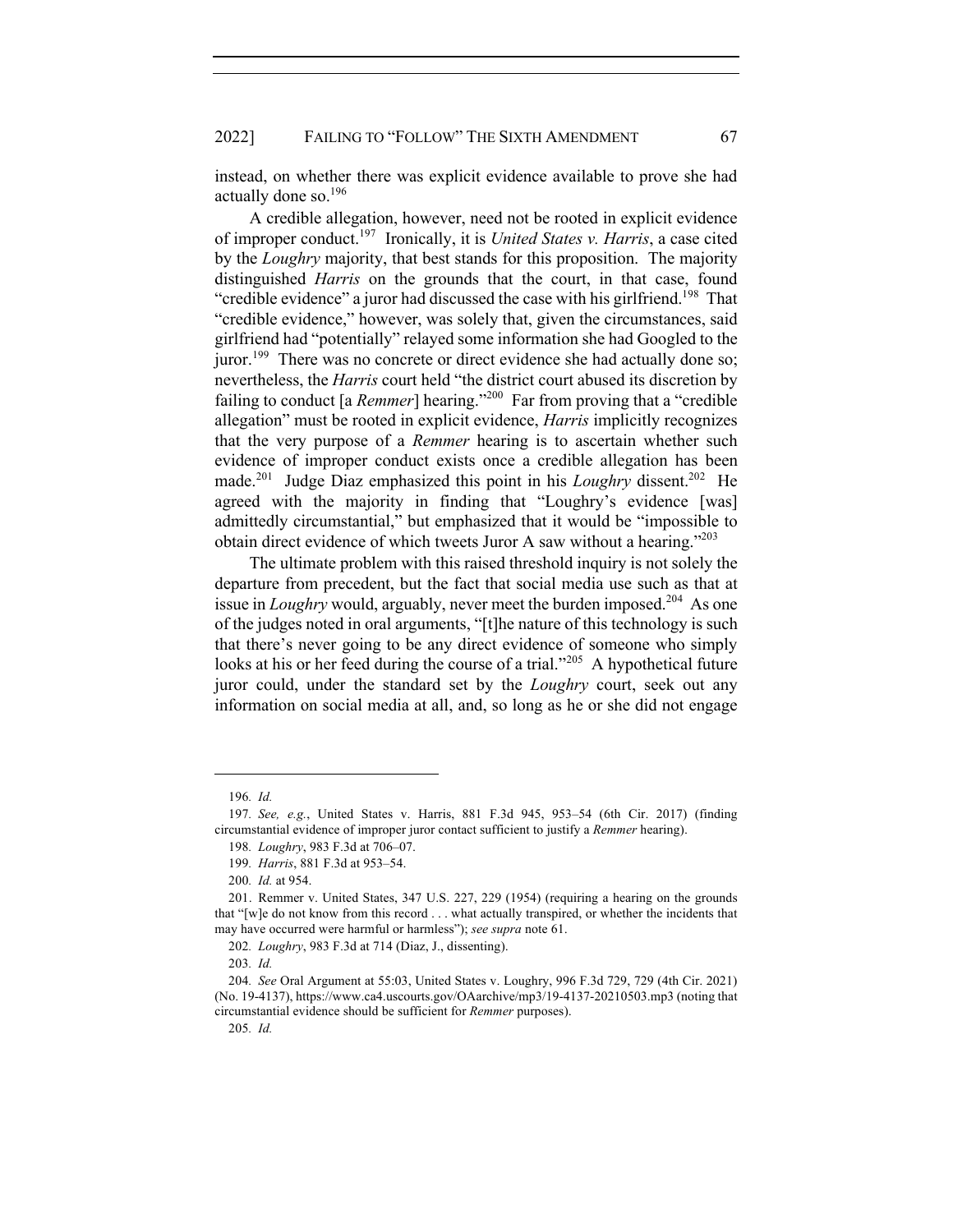with any of that information, the wronged defendant could not procure a *Remmer* hearing.206

## *E. The Combination of Increased Social Media Access and Heightened Remmer Threshold Inquiry Threatens Sixth Amendment Rights Across the Circuits*

The Fourth Circuit is far from the only circuit where increased threshold inquiry for *Remmer* hearings threatens Sixth Amendment rights.<sup>207</sup> Of all the circuits, in fact, only the Second, Third, and Sixth Circuits would *likely* have granted a *Remmer* hearing based on those facts presented by *Loughry*, where no *direct evidence* existed to suggest improper contact had occurred, but such contact was nonetheless likely.<sup>208</sup>

The Second Circuit<sup>209</sup> and Third Circuit, as discussed *infra*, often employ no initial threshold inquiry to determine whether a *Remmer* hearing is warranted.210 As such, an allegation, like that made in *Loughry*, that a juror *could* have seen prejudicial tweets, would likely have been sufficient to trigger a hearing.<sup>211</sup> Likewise, although the Sixth Circuit does employ threshold inquiry, it would likely be bound by its own precedent; in *Harris*, speculative but likely social media access was sufficient to implicate *Remmer*. 212

Those *Remmer* tests employed by the remaining circuits vary so hugely that to apply the facts of *Loughry* to each would involve more bald speculation than analysis.213 It is sufficient to note, in the wake of *Olano* and *Phillips*, that the majority of these circuits employ significantly higher threshold inquiry than that required by the initial *Remmer* holding, and, accordingly, that it has become increasingly difficult for defendants in many of these jurisdictions to contest the violation of their Sixth Amendment rights when jurors access social media. $2^{14}$ 

<sup>206.</sup> Judge Wynn spoke to these repercussions during the en banc rehearing. *Id.* at 39:18.

<sup>207.</sup> Eva Kerr, Note, Prejudice, *Procedure, and a Proper Presumption: Restoring the Remmer Presumption of Prejudice in Order to Protect Criminal Defendants' Sixth Amendment Rights*, 93 IOWA L. REV. 1451, 1473 (2008).

<sup>208</sup>*. See supra* text accompanying note 122.

<sup>209.</sup> A case remarkably similar to *Loughry* was recently decided in the Second Circuit Court of Appeals. United States v. Loera, 24 F.4th 144 (2d Cir. 2022). Joaquin "El Chapo" Guzman, the notorious drug lord, appealed his conviction on the grounds that jurors "followed the trial on social media." Aaron Katersky, *El Chapo Appeals His Conviction, Argues for New Trial*, ABC NEWS (Oct. 25, 2021), https://abcnews.go.com/US/el-chapo-appeals-conviction-arguestrial/story?id=80776864.

<sup>210</sup>*. See supra* text accompanying notes 94 and 96.

<sup>211</sup>*. See supra* text accompanying notes 94 and 96.

<sup>212</sup>*. See supra* text accompanying note 77.

<sup>213</sup>*. See supra* Sections II.D and II.E.

<sup>214</sup>*. See supra* Sections II.D and II.E.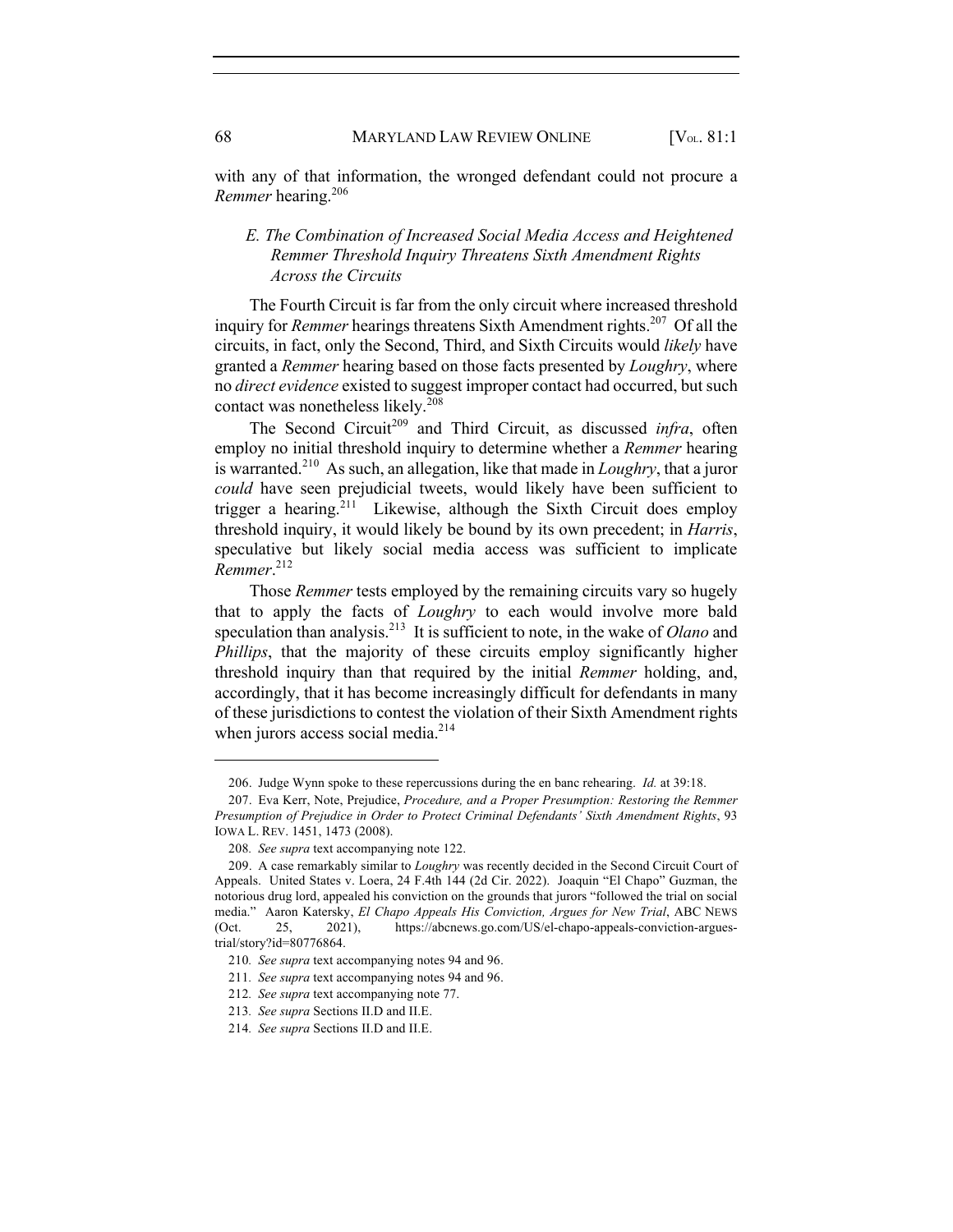This deprivation of rights is problematic, especially because juror misconduct is only likely to increase as social media platforms become more pervasive.215 The only tool defendants have in their pockets when such misconduct occurs is the *Remmer* hearing, and, if it becomes increasingly difficult to obtain one, a degradation of Sixth Amendment rights is inevitable.

## *F. To Preserve Sixth Amendment Rights, the Fourth Circuit Should Have Adhered to the Minimal Threshold Inquiry Established by the Original Remmer Holding*

Social media platforms are not going anywhere, $216$  and neither are the threats they pose to Sixth Amendment rights.<sup>217</sup> To protect defendants from these threats, judges on the Fourth Circuit and beyond must take affirmative steps to familiarize themselves with modern social media platforms; they cannot remain "ignorant of technology in a way they would be ashamed to be ignorant of patent or bankruptcy law."<sup>218</sup> With this knowledge in hand, judges may be able to take a more effective approach to juror social media misconduct by appropriately adapting jury instructions, thus mitigating, somewhat, the need to hold *Remmer* hearings in circumstances such as those affecting Juror A.<sup>219</sup>

In the meantime, however, the Fourth Circuit must hold true to the original *Remmer* holding and its own precedent by setting a minimal threshold inquiry for what constitutes a "credible allegation" of juror misconduct.220 Doing so will help to prevent another *Loughry*, where judges failed to grant a *Remmer* hearing where one was warranted, depriving a

<sup>215.</sup> Jesse Gessin, *Bit by Bit: Breaking Down the Ninth Circuit's Frameworks for Jury Misconduct in the Digital Age*, 18 NEV. L.J. 709, 733 (2018) ("As new conduits of communication carry ever increasing depths of content to jurors, trial courts should expect jury misconduct to skyrocket.").

<sup>216.</sup> A Pew Research Center study on social media access in 2021 found that 84 percent of adults ages 18 to 29, 81 percent of adults 30 to 49, 73 percent of adults ages 50 to 64, and 45 percent of adults 65 and older use social media platforms, and that use of most platforms has trended upward or remained consistent over the past decade. Brooke Auxier & Monica Anderson, *Social Media Use in 2021*, PEW RSCH. CTR. (Apr. 7, 2021), https://www.pewresearch.org/internet/2021/04/07/social-media-use-in-2021/.

<sup>217.</sup> Unfortunately, the Supreme Court has declined to provide guidance as to *Remmer's* role in addressing these threats. Although Loughry filed a petition for writ of certiorari on October 18, 2021, Petition for Writ of Certiorari, United States v. Loughry, No. 19-4137 (4th Cir. Oct. 18, 2021), *cert. denied*, 142 S. Ct. 897 (2022) (No. 21-581), it was ultimately denied. Chris Dickerson, *U.S. Supreme Court Refuses to Hear Loughry's Appeal*, W. VA. RECORD (Jan. 25, 2022), https://wvrecord.com/stories/619044166-u-s-supreme-court-refuses-to-hear-loughry-s-appeal.

<sup>218.</sup> Grabowski, *supra* note 184, at 21.

<sup>219</sup>*. See supra* text accompanying note 164.

<sup>220</sup>*. See supra* Section IV.D.